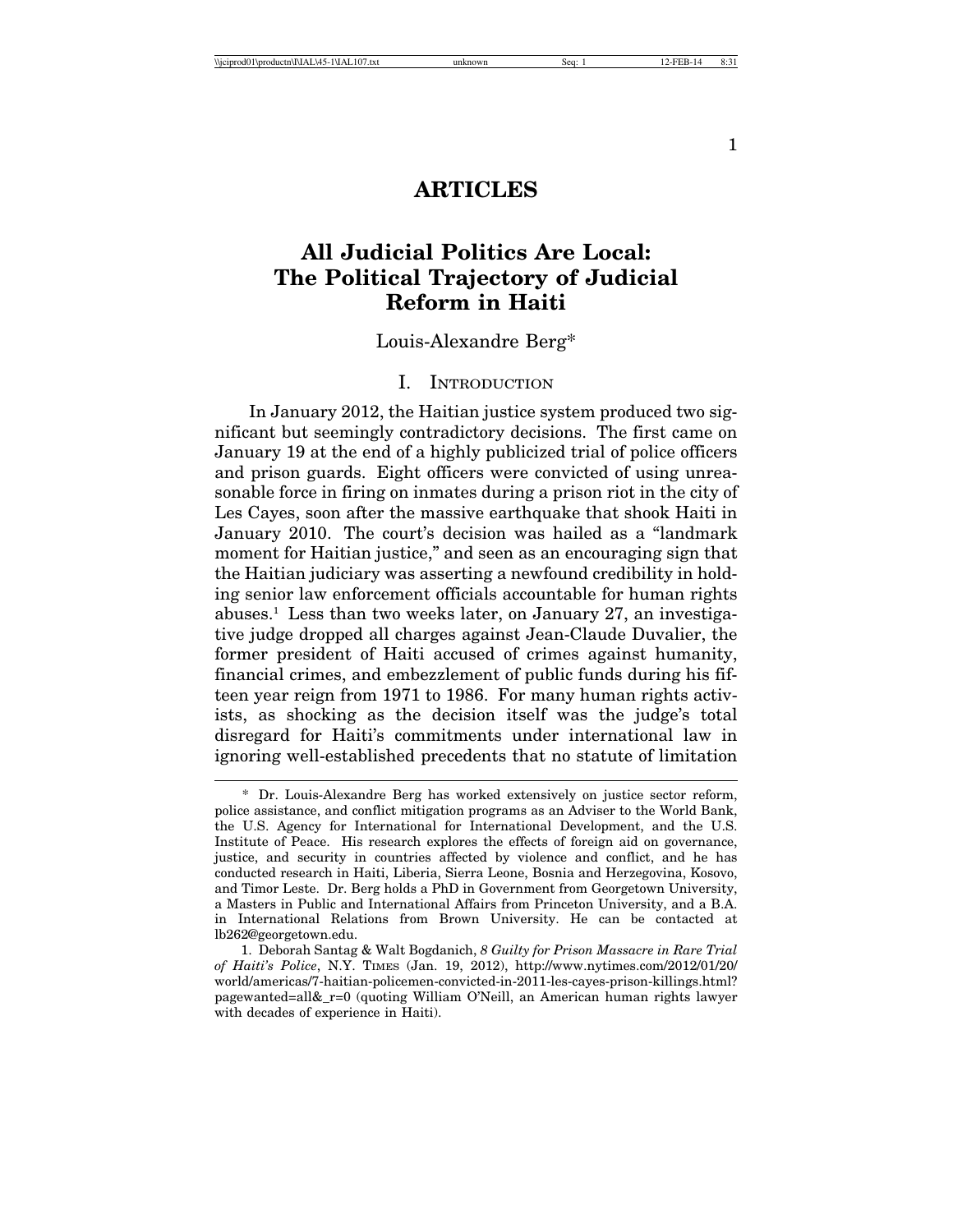can be applied to gross human rights violations.<sup>2</sup> The decision was widely perceived as evidence of continued interference in judicial decisions by an executive branch friendly to the former dictator and his supporters.3

Far from being contradictory, however, both of these decisions are consistent with the political reality that has shaped the evolution of the Haitian justice system over the last two decades. Much of the attention of donor agencies, international organizations and observers has focused on the most egregious symptoms of a weak and dysfunctional system: thousands of citizens have languished in prison without trial, individuals accused of corruption, human rights abuse or violence are rarely brought to justice, and the system remains inaccessible for most citizens. A series of reform efforts over the last two decades have focused on the legal and organizational deficits that drive these dysfunctions, including archaic laws and procedures and dominance by the executive branch that have left the judiciary chronically under-resourced, poorly skilled and prone to manipulation. Two decades of reform efforts backed by international development agencies in North American and Europe have failed to produce any meaningful change in either the symptoms of dysfunction or the legal organizational deficits that are believed to cause them. Instead, the same political logic that has driven these notorious judicial decisions has also shaped the justice system's organizational and legal structure and blocked most attempts to reform it. Understanding the performance of the judiciary and the failure of two decades of reform efforts thus requires looking beyond laws and procedures to the underlying political reality.

In this article, I argue that the evolution of the Haitian justice system over the last two decades is rooted in the failure of Haiti's transition from authoritarian rule to result in meaningful political competition or in space for genuine political or civic participation. Following the demise of a predatory, single-party regime, the judiciary has evolved in the context of persistent efforts by polarized elites to concentrate political authority while relying on informal

<sup>2.</sup> For a detailed analysis of this decision, *see Une Ordonnance de la Honte a été rendue par le Juge d'Instruction*, 2012 Reseau National de Defense des Droits Humains [RNDDH] (Feb. 3, 2012); *Haiti: Duvalier Ruling Disappoints Justice*, HUMAN RIGHTS WATCH (Jan. 31, 2012), *available at* http://www.hrw.org/news/2012/01/ 31/haiti-duvalier-ruling-disappoints-justice.

<sup>3.</sup> *Haiti: Dropping Jean-Claude Duvalier case 'a disgrace*,' 2012 AMNESTY INT'L, (Jan. 31, 2012), *available at* http://www.amnesty.org/en/news/haiti-dropping-jeanclaude-duvalier-case-disgrace-2012-01-31.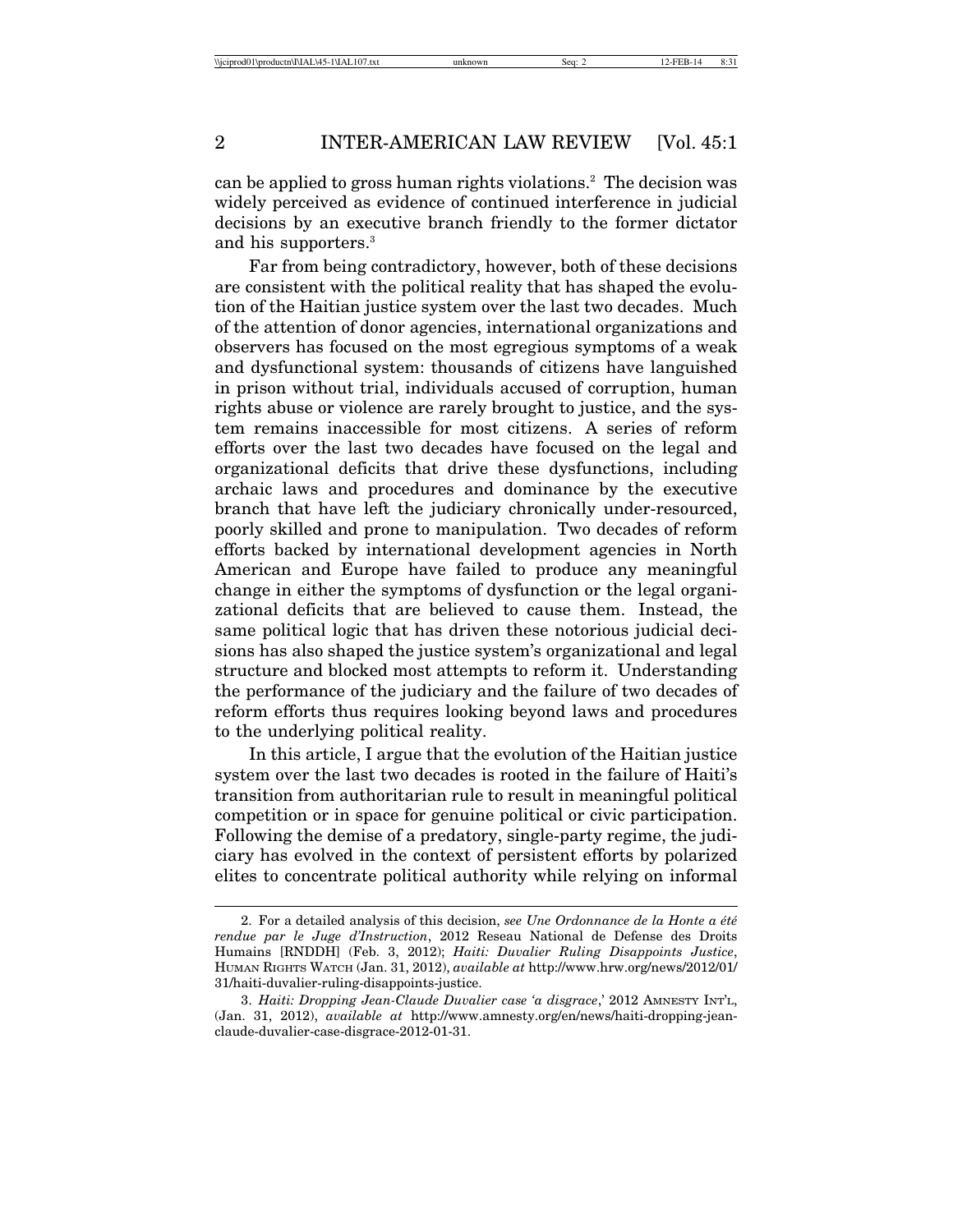networks to repress opposition and limit space for civil society. The role of the judiciary in these political dynamics has played out most evidently in high-profile judicial decisions, which, like the Duvalier and Les Cayes decisions, have reflected prevailing political tendencies and enabled ruling parties to pursue their political and economic interests. The political role of the judiciary is further evident on a deeper level in local politics, where a compliant judicial and law enforcement bodies facilitate the distribution of jobs, economic assets, land and electoral victory, which in turn enable politicians to maintain power at the national level. This political logic has driven decisions regarding the laws and organizational structures that affect the day-to-day performance of the judiciary. Yet most efforts by international development agencies to reform the judiciary have stayed far from these underlying challenges. In some cases, foreign aid may even have reinforced the conditions that have sustained the current structure and performance of the Haitian justice system.

This article analyzes judicial reform efforts in Haiti in light of the country's political trajectory. The analysis that follows is neither a comprehensive description nor an exhaustive analysis of Haiti's justice sector, but is rather an attempt to highlight key elements of the political context that are typically neglected in analyses of the justice system. I draw primarily on published reports, laws and procedures, as well as on my own research and observations collected while working on donor-funded justice sector programs in Haiti.4 The article proceeds as follows. I first lay out the primary challenges faced by the justice system. Next, I focus on the legal and organizational deficits that have been the focus of most donors and practitioners, and describe their reform efforts. I focus on the judicial system, including the courts and prosecutors, along with the laws, procedures and personnel that make them up. Although I do not delve into the workings of other parts of the justice sector, such as the police, corrections system, local governments and legislature, I highlight areas where the judiciary is deeply interdependent with them and where they have been shaped by similar dynamics.<sup>5</sup> In the following section, I explain the failure of reform efforts by highlighting salient features of

<sup>4.</sup> From 2004 to 2010, the author served as a rule of law advisor for the U.S. Agency for International Development, where he designed and managed justice sector development programs in Haiti.

<sup>5.</sup> For a more thorough analysis of the police and corrections systems, *see* Isabelle Fortin & Yves-Fran¸cois Pierre, *Ha¨ıti et la reforme de la Police Nationale d'Haiti*, 2008 INSTITUT NORD-SUD.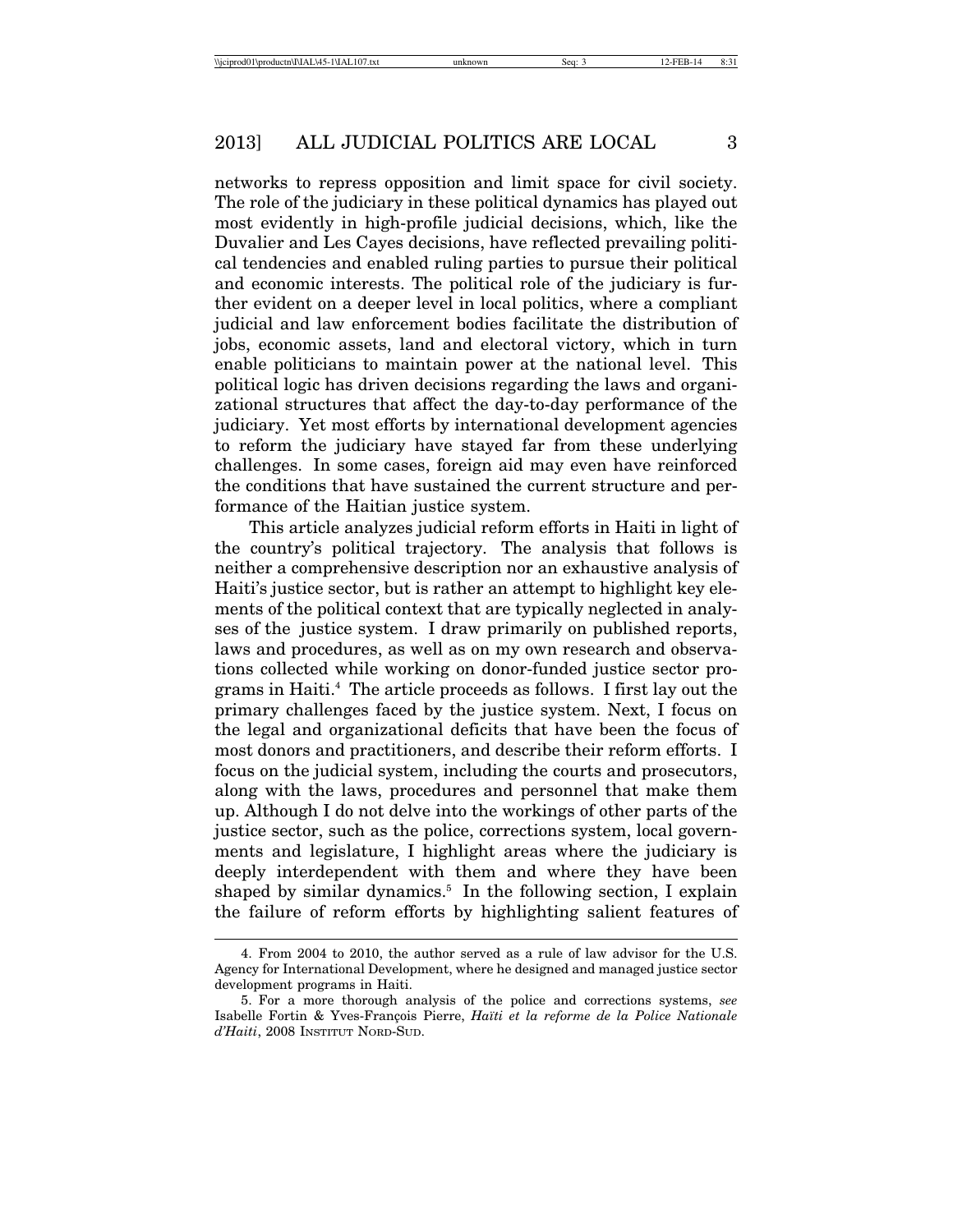Haiti's political transition and its effects on judicial reform efforts. I argue that the drive for concentration of authority and weakness of organized constituencies has closed off space for peaceful political competition and created incentives to keep the justice system weak and compliant. I then show why efforts by external donors to strengthen the justice sector have failed to bring about meaningful change within this context. This analysis thus points to the deeply rooted challenges that have limited the impact of efforts to strengthen the justice system and improve its credibility or responsiveness to citizens. Yet it also points to avenues for change that have so far been neglected, many of which lie outside the legal and judicial processes that have dominated the attention of donors so far. In the concluding section, I point to some of these alternative approaches that might lead to a way out of the cycle of past failures.

# II. THE CHALLENGES FACING THE HAITIAN JUSTICE SYSTEM

The challenges facing the Haitian justice system have been well documented and frequently described. At once inaccessible to most of the population and a source of frequent human rights abuses, the government of Haiti has itself acknowledged its failings in describing the "deep mistrust of the judicial system by all citizens, within a context where access to law and justice remains difficult and random."6 Such mistrust appears on the surface to be fueled by the failures of the justice system to meet basic functions expected of it, from prosecuting crime to preventing basic human rights abuses and resolving everyday disputes. Going one level deeper, these failings are rooted in the complex legal and institutional structures that have stubbornly resisted efforts at reform over the last twenty years. Yet both the symptoms of dysfunction and the failure of legal and institutional reform efforts emerge from the underlying political reality that has shaped Haiti's judicial evolution over the last two decades.

# *A. Symptoms of Judicial Dysfunction*

Primary among the concerns of legal and human rights specialists working in Haiti has been the failure of the justice system to protect basic human rights. Among the most commonly cited abuses is the high rate of illegal pretrial detention in Haiti's over-

<sup>6.</sup> REPUBLIC OF HAITI, SUMMARY REP. ON INTERIM COOPERATION FRAMEWORK 2004-2006 (July 2004).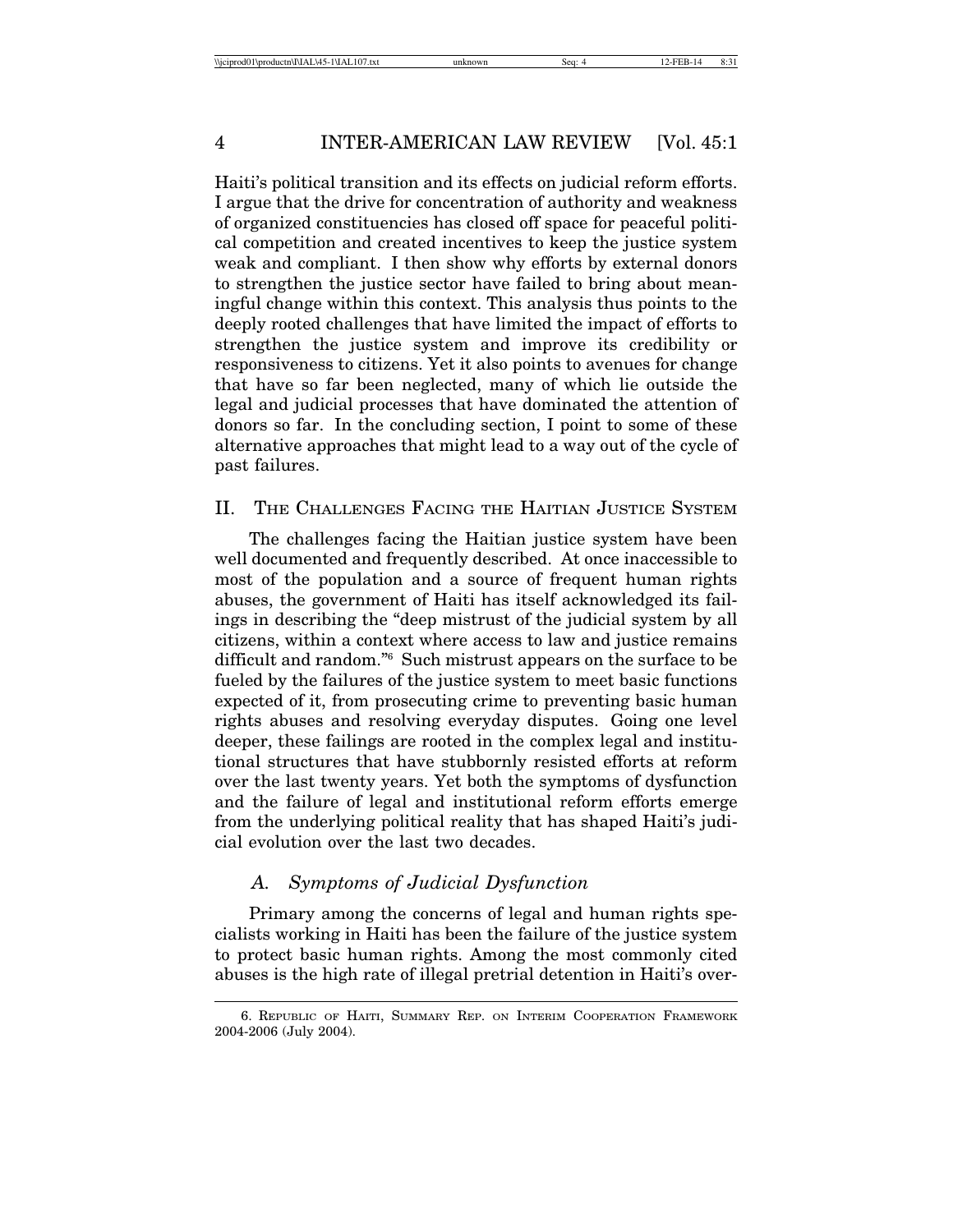crowded prisons.7 Over the last decade, the percentage of detainees in Haiti's prisons awaiting final disposition of their cases has ranged from a low of seventy percent to a high above ninety percent, giving it one of the highest rates of pre-trial detention in the world.8 This data does not include detainees in police holding cells, who routinely spend a month or more in these cells prior to being formally charged yet are not tracked in any official registry.<sup>9</sup> Many detainees in Haiti's prisons and holding cells are held for longer than the law allows without trial, some have never seen a judge, and some are held in pre-trial detention longer than the maximum sentence for the crime for which they are accused.<sup>10</sup>

At the same time, the justice system is frequently criticized for its failure to prosecute criminal cases effectively, resulting in widespread impunity for perpetrators of high-level corruption and ordinary crime alike.<sup>11</sup> In addition to the Duvalier case, the Haitian justice system has failed to investigate, prosecute or convict scores of human rights abuses and ordinary crimes.<sup>12</sup> The massive earthquake in January 2010, in which hundreds of thousands of Haitians lost their lives, homes, and livelihoods, highlighted the system's failure to investigate or prosecute numerous sexual and gender-based violence cases that came to light as a result of women's increased vulnerability while living in tent camps.<sup>13</sup>

9. NCSC (2006), *supra* note 7, at 32. *See also* Fuller et al., *supra* note 7, at 19.

10. The percentage of detainees in these categories varies considerable over time. According to an analysis conducted in 2006, only a small percentage were held longer than their maximum sentences, while the majority were held for short periods of time and then released – although many beyond the time limits allowed by law without conviction. *See* NCSC (2006), *supra* note 7.

11. *See generally Haiti – Justice: Une Barque a la Derive*, RNDDH, Jan. 2006.

12. For a description of some of these cases, *see* SARAH A. DECOSSE & KENNETH ROTH, HUMAN RIGHTS WATCH, Thirst for Justice: A Decade of Impunity in Haiti, (Sept. 1996), *available at* http://www.hrw.org/sites/default/files/reports/HAITI969. pdf.; *See also Haiti: Hundreds Killed Amid Rampant Impunity*, HUMAN RIGHTS WATCH (Apr. 13, 2005), *available at* http://www.hrw.org/print/news/2005/04/13/haitihundreds-killed-amid-rampant-impunity.

13. Press release, Inter-Am. Comm'n H. R., *IACHR Expresses Concern over Situation in Camps for Displaced Persons in Haiti* (Nov. 18, 2010); *see also Struggling to Survive: Sexual Exploitation of Displaced Women and Girls in Port-au-*

<sup>7.</sup> *See generally* Anne Fuller et al., *Prolonged Pretrial Detention in Haiti*, VERA INST. OF JUSTICE (July 2002); National Center for State Courts (NCSC) (2006) (hereinafter, NCSC (2006)). "Pretrial Detention in Haiti." Washington, DC: U.S. Agency for International Development. *See also* HUMAN RIGHTS WATCH, WORLD REPORT 2011 248-51 (2011).

<sup>8.</sup> These statistics are based on data from Haiti's National Prison Administration (APENA) database. For statistics and analysis, *see* Fuller et al., *supra* note 7; NCSC (2006), *supra* note 7. For global rates, *see* INT'L CTR. FOR PRISON STUDIES, http://www. prisonstudies.org (last visited Apr. 4, 2013).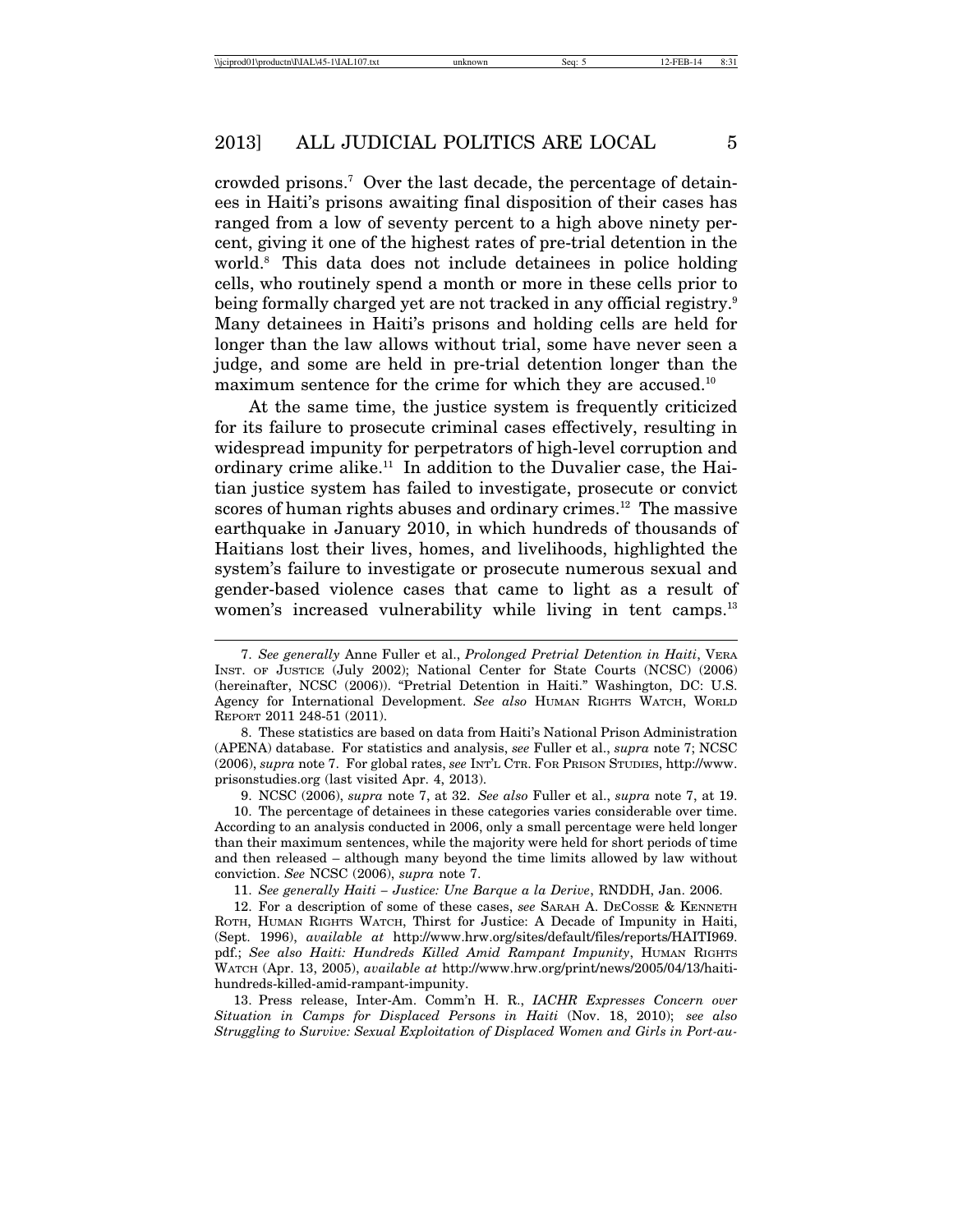Overall, the rate of conviction of Haiti's criminal justice system is estimated at three percent (compared to between sixty and eighty percent in the U.S. depending on the type of crime), $^{14}$  and over 1,200 murders per year are never investigated.15 Despite the overcrowding in Haiti's prisons, the country has one of the lowest incarceration rates in the world, at fifty-five detainees per 100,000 inhabitants.16 In sum, since the justice system is unable to convict most cases, abuse of rights is common as law enforcement officials hold people without conviction. Meanwhile, most Haitians are left with little recourse when they experience a crime, dispute or violation of their rights.

Haitian citizens' most common experience with their justice system, however, is its absence. For the millions of residents of Haiti's poor urban neighborhoods and remote rural villages, the justice system is not accessible for resolving most issues, whether civil or criminal. This reality was starkly exposed following the 2010 earthquake when thousands of families seeking to secure their properties, belongings, and social benefits in order to rebuild their homes and livelihoods were blocked by their inability to secure crucial civil documentation such as birth and death certificates. According to the World Bank, forty percent of Haitians lack the basic civil identity documentation necessary to even secure legal standing before a court.17 The proceedings needed to secure these documents are highly complex involving numerous steps and the assistance of a lawyer, and individuals must travel far often as far as Port-au-Prince. For other types of civil matters, the courts are even less accessible. In 2003, Haiti had only 600 judges and prosecutors and 750 attorneys for a population of over 8 million people, including 375 justices of the peace who handle roughly seventy percent of matters dealt with by the justice system.<sup>18</sup> The number of judges has barely increased since then. Most courts are

18. REPUBLIC OF HAITI, *supra* note 6, at 14*.* These personnel are spread across 181 Justice of the Peace courts, 15 courts of first instance, and 5 courts of appeal. *See* Léon Saint-Louis, IFES: STATE OF THE JUDICIARY REPORT: HAITI 2002-2003, 38 (2004).

*Prince, Haiti,* MADRE (2012), *available at* http://www.madre.org/images/uploads/misc/ 1328542465\_Haiti%20SE%20Report%20FINAL%20pub%20sm%20ENG%20020212. pdf.

<sup>14.</sup> NCSC (2006), *supra* note 7, at 17.

<sup>15.</sup> INTERNATIONAL LEGAL ASSISTANCE CONSORTIUM, ILAC REPORT, 22, (2005).

<sup>16.</sup> As a comparison, the rates are 213 per 100,000 in the Dominican Republic, 163 per 100,000 in Jamaica, 391 per 100,000 in El Salvador, and 200 per 100,000 in Mexico. INT'L CTR. FOR PRISON STUDIES, *World Prison Brief*, http://www.prisonstudies. org/info/worldbrief/ (last visited Dec. 18, 2013).

<sup>17.</sup> THE WORLD BANK, SOCIAL RESILIENCE AND STATE FRAGILITY IN HAITI: A COUNTRY SOCIAL ANALYSIS, 54 (2006).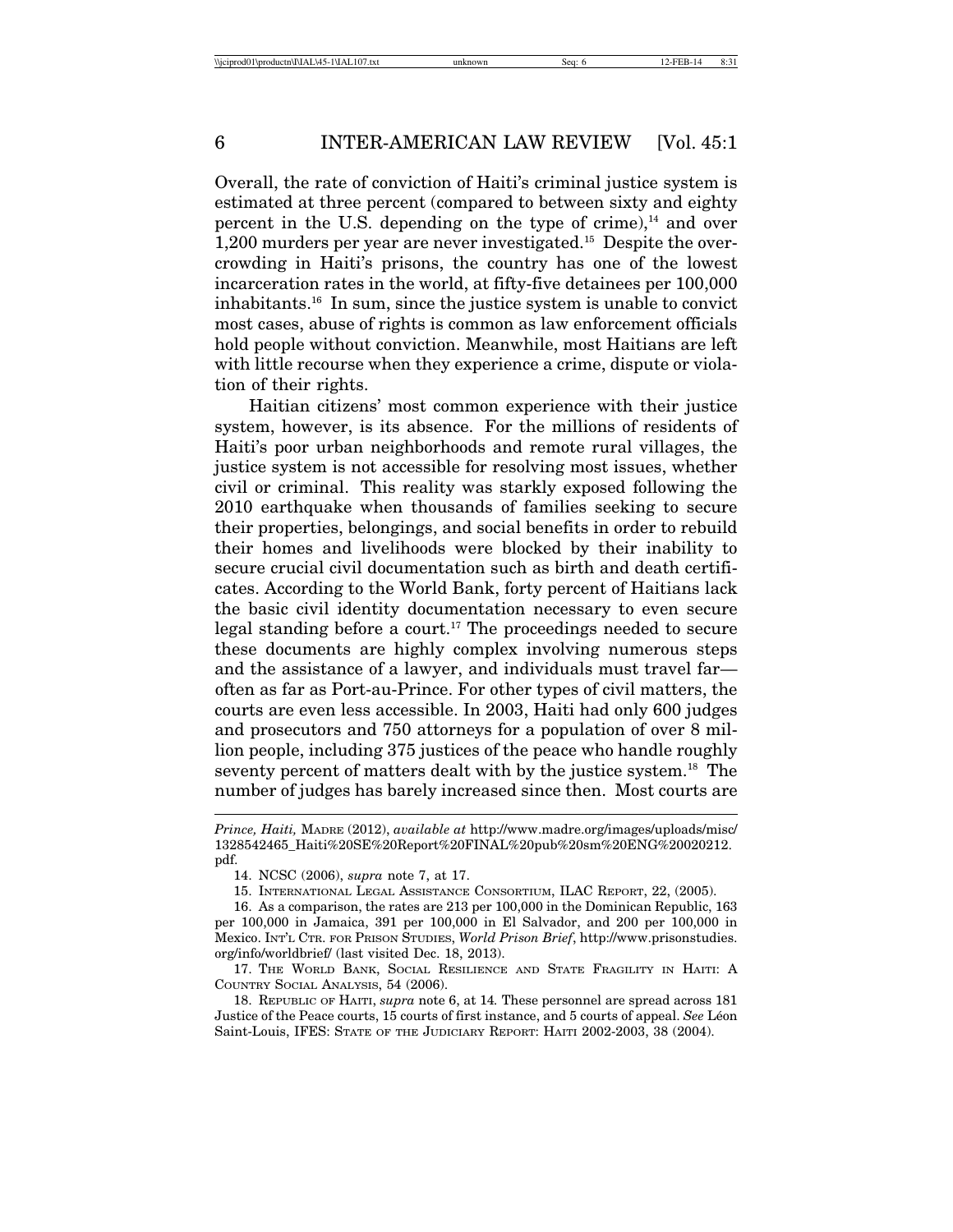located in the urban centers and are barely accessible for rural residents who must contend with poor roads and costly transportation. Proceedings are routinely conducted in French while most Haitians understand only Kreyol and forty percent are illiterate.19 Where courts are geographically accessible, the costs of filing fees and legal representation are prohibitive for most Haitians, fortynine percent of whom live on less than \$1USD per day.<sup>20</sup> The limited legal aid provided by bar associations or externally-funded programs is mostly reserved for criminal defense, with little support available to victims of crimes or to civil litigants.<sup>21</sup>

In sum, the justice system is inaccessible and irrelevant for most Haitians. On the criminal side, because the system is unable to convict most cases, police routinely detain people without conviction. When faced with pressure the police might release these detained individuals, or they simply leave the prisoners to languish behind bars. Meanwhile, most Haitians are left with little recourse when they are victims of a crime, dispute, or violation of their rights. As a result, less than half of Haiti's citizens believe that their courts guarantee a fair trial, and confidence in the Haitian justice system is the lowest in the Americas at 35 percent. $22$ Few cases are ever brought to court, while the majority of civil disputes and criminal cases are resolved outside the justice system by local "notables" (the term commonly used to describe local authority figures including local government officials, religious leaders or community leaders). The extent to which these informal processes are fair and credible for various segments of Haiti's population is largely unknown within the legal community.

# *B. The Failure of Legal and Institutional Reform Efforts*

Over the last two decades, extensive efforts have been undertaken to address these challenges by building more credible and effective legal and judicial institutions. Numerous reports by

<sup>19.</sup> THE WORLD BANK, SOCIAL RESILIENCE AND STATE FRAGILITY IN HAITI: A COUNTRY SOCIAL ANALYSIS, ii (2006).

<sup>20.</sup> *Id*.

<sup>21.</sup> There are some notable exceptions, including several women's organizations that provide assistance to victims of sexual violence. The Institute for Justice and Democracy in Haiti provides legal assistance on some civil matters such as land and property issues.

<sup>22.</sup> DOMINIQUE ZEPHYR & ABBY CORDOVA, U.S. AGENCY FOR INT'L DEV., HAITI IN DISTRESS: THE IMPACT OF 2010 EARTHQUAKE ON CITIZEN LIVES AND PERCEPTIONS 102 (March 2011).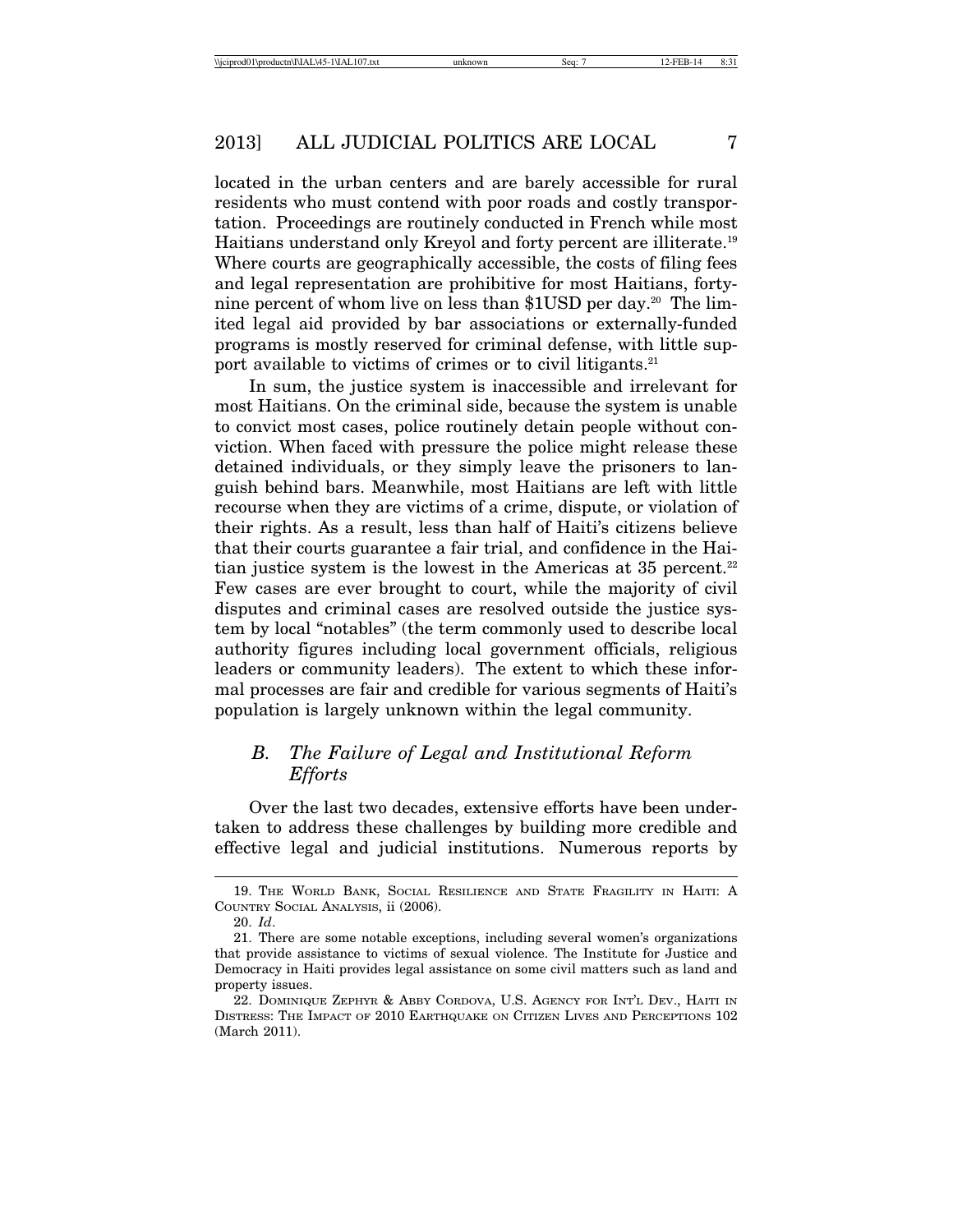development agencies, human rights organizations and other observers have documented the dysfunctions of the justice system and sought to explain them. These reports have generally attributed these dysfunctions to deficits in legal norms and organizational structures relative to systems in Europe or North America. For example, a 2000 U.S. Government Accounting Office report highlighted a long list of deficits, including: "lack [of] independence from the executive branch . . . outdated legal codes and cumbersome judicial proceedings . . . inadequate infrastructure and shortages of personnel and equipment . . . limited investigative capabilities . . . corruption and an ineffective internal oversight capability."23 In response, development agencies and Haitian legal professionals have pursued various approaches to overcoming these deficits, ranging from training officials to improve their skills, to re-drafting laws and procedures, setting up new administrative and management systems, and funding legal aid programs to help cases move through the system.

Two sets of issues have tended to receive the bulk of attention by external donors: the functioning of the criminal justice system and the limitations of its legal and procedural codes; and the organizational structure of the judiciary, including internal administration and the relationship between the judicial and executive branches. Confronting the legal and organizational shortfalls in these two areas have been seen as fundamental to overcoming the weak performance of the justice system. At the same time, these two areas serve to illustrate the failure of reform efforts. Despite a wide range of programs and approaches, the laws and organizational structures remain mostly unchanged. Most efforts to revise legal norms, restructure organizations and enhance the skills of personnel have failed to take root, while case delay, human rights abuse and barriers to access persist.

In the criminal justice realm, antiquated laws, procedures and practices have been the target of considerable reform efforts. Haiti's five major codes, the penal code, civil code, commercial code, criminal procedure code and civil procedure code, which are mostly reproductions of the French Napoleonic codes, have remained largely unchanged since they were adopted in 1835. While similar codes in Europe and Latin America have undergone substantial revisions to reflect modern criminal challenges and

<sup>23.</sup> UNITED STATES GENERAL ACCOUNTING OFFICE, FOREIGN ASSISTANCE: ANY FURTHER AID TO HAITIAN JUSTICE SYSTEM SHOULD BE LINKED TO PERFORMANCE-RELATED CONDITIONS, 14 (2000).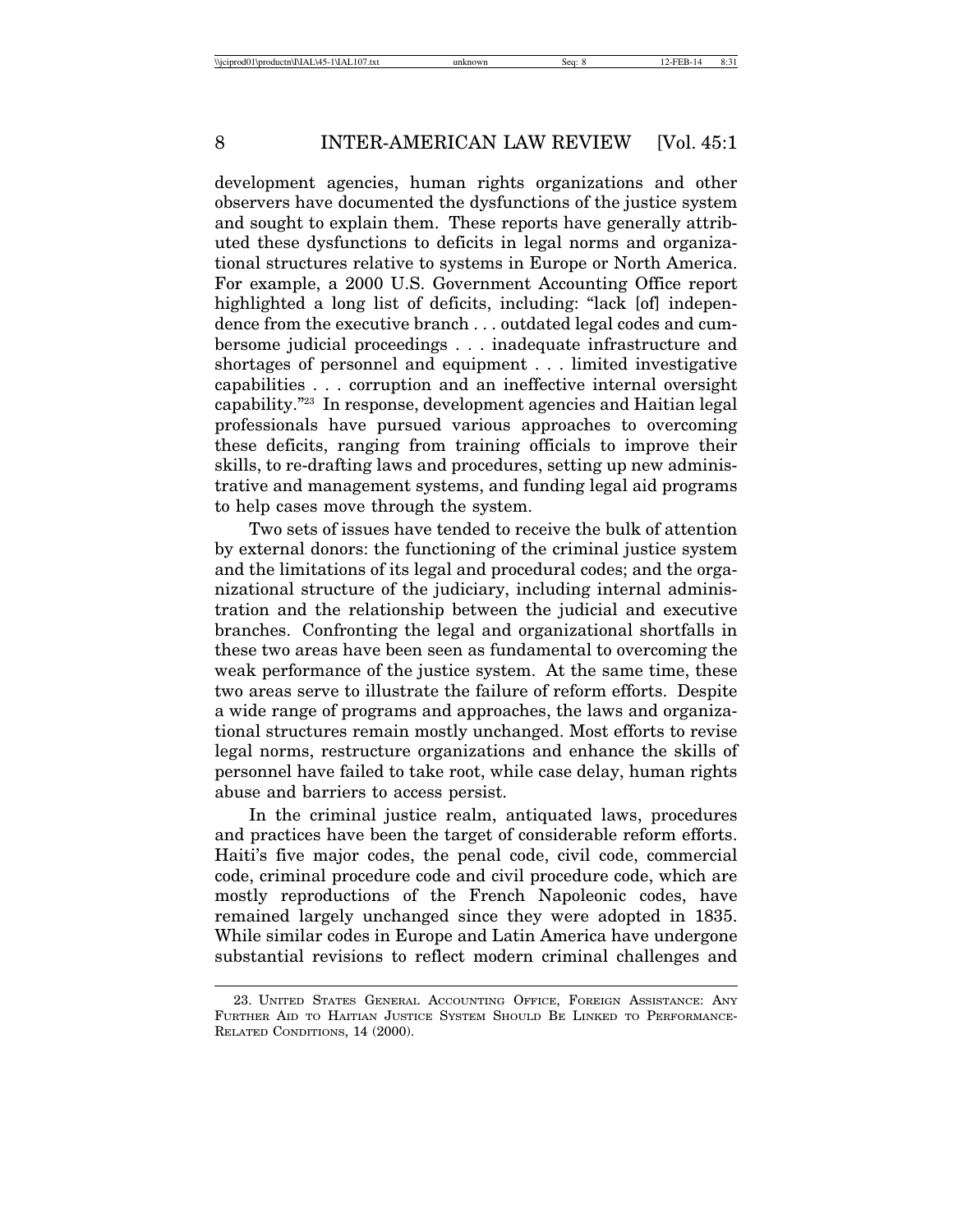legal thinking, Haiti's codes have remained mostly stagnant.<sup>24</sup> In some areas, the codes violate the country's 1987 Constitution.<sup>25</sup> For example, the penal code stipulates that twenty or more persons who gather to discuss religion, politics or literary issues without official government permission are committing a crime, in violation of constitutional protection of freedom of speech and assembly.26 The penal codes also fail to adequately protect women and children from sexual and gender-based violence, or recognize such "modern" crimes as corruption and organized crime, cybercrime, trafficking in persons, torture and crimes against humanity. Although some of these gaps have been filled through new legislation in the last few years, their implementation has been stymied by the complexity of criminal procedure. The criminal procedure codes require multiple and cumbersome steps for a case to advance from the initial report through the investigation, involving files changing hands several times between the justice of the peace, prosecutors and investigating judges. $27$  The procedural law also lacks many of the basic investigative tools and evidentiary standards that facilitate criminal investigation in other jurisdictions.

These complex procedures have persistently contributed to both the high rate of illegal pre-trial detention in Haiti's prisons and police stations and the failure to successfully prosecute criminal cases. The complexity of the procedures generates numerous opportunities for manipulation, and case files are frequently lost or delayed as they change hands among justices of the peace, prosecutors, judges, and clerks.<sup>28</sup> Frequent personnel rotations, the lack of filing procedures or case management system, and poor management further contribute to case delay. Within this complex system, political or economic pressures seem to frequently play the deciding role in whether cases advance, although the cause of

<sup>24.</sup> On the evolution of procedure elsewhere in Latin America, *see generally* LINN A. HAMMERGREN, ENVISIONING REFORM: IMPROVING JUDICIAL PERFORMANCE IN LATIN AMERICA, (Pa. State Univ. Press, 2007).

<sup>25.</sup> For a detailed analysis, *see generally* HANS JOERG ALBRECHT ET AL., USIP PEACE BRIEFING: BUILDING THE RULE OF LAW IN HAITI: NEW LAWS FOR A NEW ERA, (2009).

<sup>26.</sup> CODE PÉNAL [C. PÉN], art. 162–64; 236 (Haiti).

<sup>27.</sup> *See generally* Code d'Instruction Criminelle (Haiti).

<sup>28.</sup> For a detailed treatment of procedural elements that contribute to pre-trial detention and corruption, *see* Fuller et al., *supra* note 7; *see also* COMMISSION CONSULTATIVE SUR LA DETENTION PREVENTIVE PROLONGEE (CCDPP), RAPPORT FINAL SUR LA PROBLÉMATIQUE DE LA DÉTENTION PRÉVENTIVE PROLONGÉE DANS LA JURIDICTION DU TRIBUNAL DE PREMIÈRE INSTANCE DE PORT-AU-PRINCE (2008).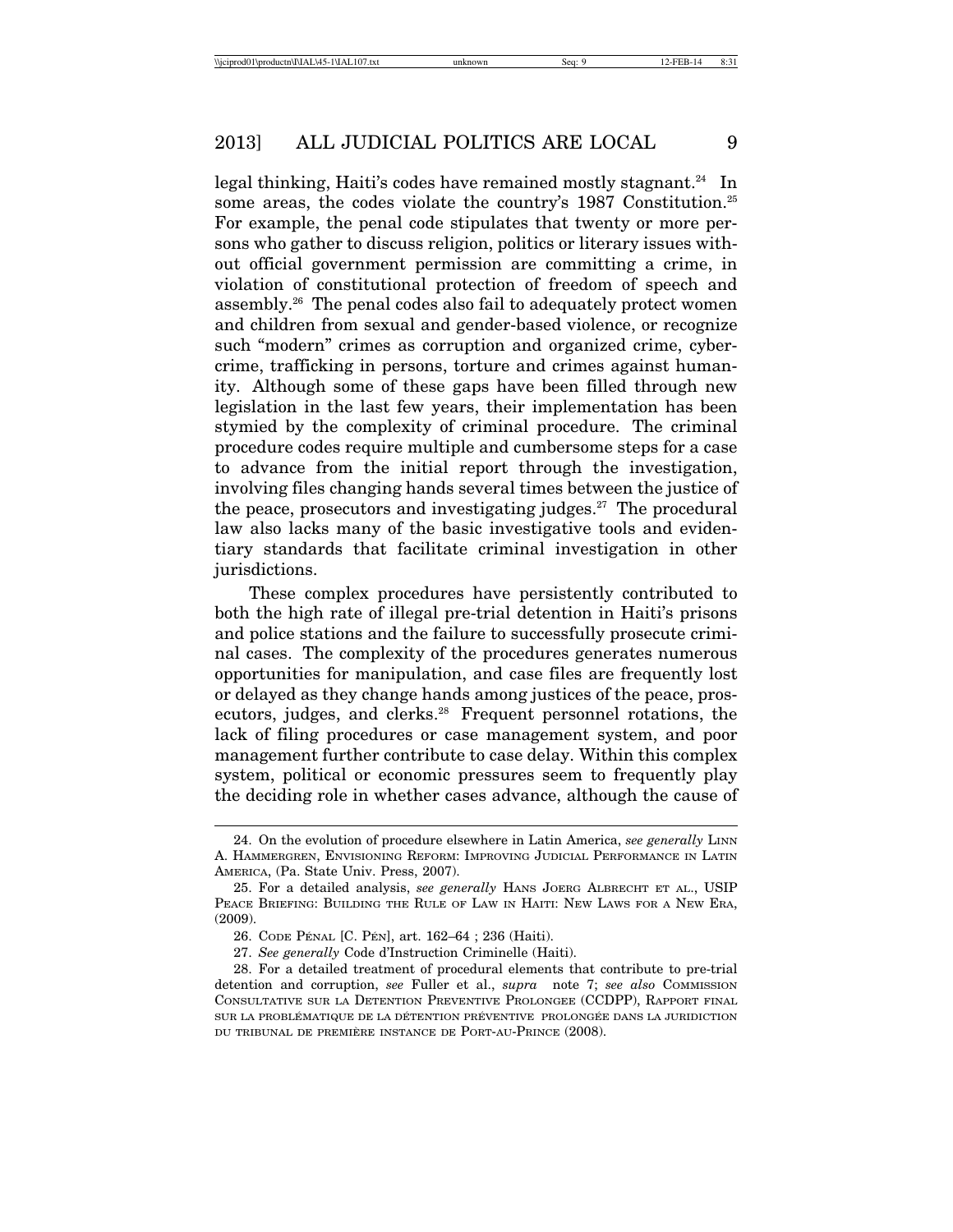delay for any individual case is generally opaque. Provisions mandating severe jail sentences for minor crimes along with the absence of provisions for bail and alternative forms of sentencing further contribute to overcrowding in Haiti's prisons.<sup>29</sup>

Haiti's outdated legal codes have also impeded efforts to improve investigation and prosecution outcomes. Unrealistic time limits—two months for the investigation of even the most serious felonies—along with the absence of provisions for the use of physical evidence or for the protection for victims or witnesses impede the effective prosecution of all but the most minor crimes. The absence of procedures governing the use of basic forms of evidence beyond oral testimony leaves the results subject to a high level of discretion. In some cases, motivated prosecutors and judges rely on oral confessions and broad discretion to enable conviction, but often at the expense of the rights of the accused.30 Moreover, these decisions are easily challenged on appeal, especially when subject to political pressure.

In the face of these complex procedures, efforts by donors to reduce pre-trial detention or improve prosecution outcomes through training and capacity-building have failed to achieve their intended outcomes. Donor-funded efforts have attempted to tackle these problems by training personnel or intervening directly to reduce the number of detainees held in prisons and police stations beyond the period allowed by law.31 Special task forces, case management systems, special sessions and other administrative measures have at times temporarily reduced the number of detainees held illegally, but as these special measures end, personnel have reverted to the procedures specified in law and the percentage of pre-trial detainees inevitably increases.<sup>32</sup>

<sup>29.</sup> For example, Article 408 and Article 409 of the Penal Code provide for up to six months in prison for theft of an object whose value does not exceed US \$20. CODE PÉNAL [C. PÉN.] art. 408-409 (Haiti).

<sup>30.</sup> One prosecutor explained to the author that to prosecute organized crime cases, since no witnesses were willing to testify and no physical evidence was provided, he relied primarily on newspaper reports about the crimes of the accused. He noted that he was often successful in achieving convictions in this way. Interview with Haitian Prosecutor (name withheld), in Port-au-Prince, Haiti (Oct. 2011).

<sup>31.</sup> The USAID-funded *Bureau de Controle de la Detention Preventive* (BUCODEP) program, established in 1998, was among the first efforts to review individual cases of pre-trial detainees and set up expedited measures to processes these cases. Several projects have pursued similar approaches over the last decade that include intensive review of cases expedited processing, and analysis of broader obstacles. *See* National Center for State Courts, *Haiti: Rule of Law Assessment* 26-28 (Aug. 2004), *available at* http://pdf.usaid.gov/pdf\_docs/PDACM444.pdf.

<sup>32.</sup> One recent attempt by a prosecutor in Port-au-Prince to reduce case delay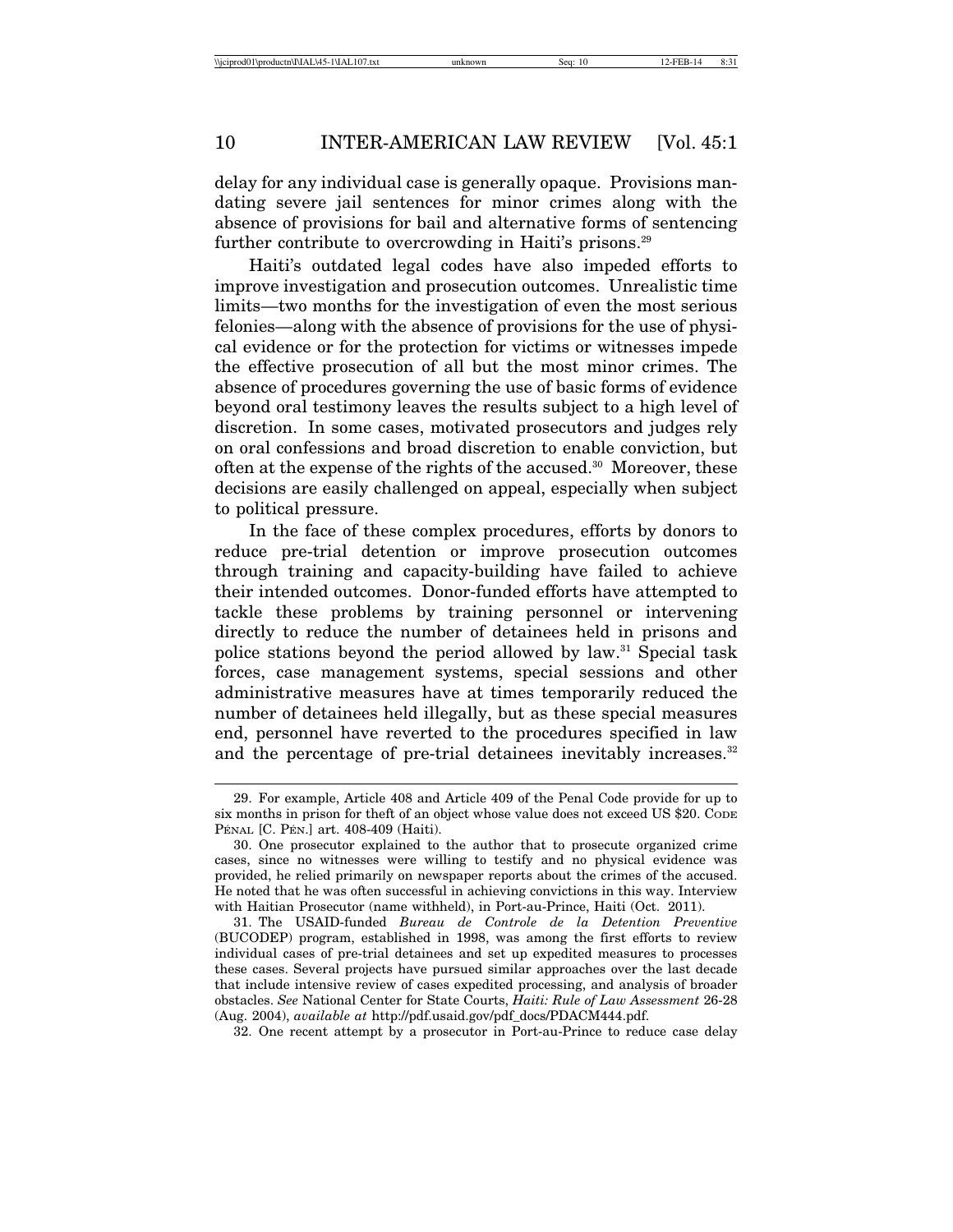Successes in reducing high levels of pre-trial detention in other countries have almost always required revisions to the criminal procedure, such as time limits with mandatory releases or the introduction of plea bargaining, rather than administrative approaches alone. Efforts to train police, prosecutors and judges in modern investigative techniques and procedures have similarly produced little sustained impact. Outside trainers have tended to base their training on procedures from other jurisdictions that are inconsistent with Haitian law because many types of evidence and techniques are not regulated by Haitian law. Like the special procedures put in place to reduce pre-trial detention, these practices are most often abandoned soon after international trainers depart.

On a parallel track, Haitian lawyers have attempted to reform criminal procedures and criminal codes. A series of legal reform commissions beginning with the *Commission Preparatoire a la Reform du Droit et de la Justice* (Preparatory Justice and Law Reform Commission) established in 1997 have recommended numerous legal amendments and produced several draft laws. Several special commissions focusing on pre-trial detention, criminal investigation and other issues have concluded that reforms to the codes are essential, and provided numerous recommendations and approaches to doing so.<sup>33</sup> Yet none of these efforts have resulted in substantial changes, especially to criminal procedure. The most recent in this long series of efforts was a Presidential Commission on Justice Sector Reform established in 2009, which produced a revised penal code and criminal procedure code. Led by former Justice Minister Rene Magloire, the commission worked with "model codes" produced by the Washington-based U.S. Institute of Peace, which were adapted to the local context through extensive discussions and consultations.<sup>34</sup> The draft proposed many significant—and sometimes controversial—innovations, such as the abolition of the role of the investigative judge, the introduction of plea-bargaining and alternative forms of incarceration, and provisions for new forms of evidence.35 A parallel effort

through administrative procedures achieved only temporary effect because it was abandoned when that prosecutor was transferred. See *International Donor Assistance to the Justice System in Haiti: Evaluation Report,* 2008 US AGENCY FOR INT'L DEV. 24 (2008).

<sup>33.</sup> *See generally* CCDPP, *supra* note 30.

<sup>34.</sup> ALBRECHT ET AL., *supra* note 25, at 5.

<sup>35.</sup> Interview with Rene Magloire, former Justice Minister, in Port-au-Prince, Haiti (Apr. 2011).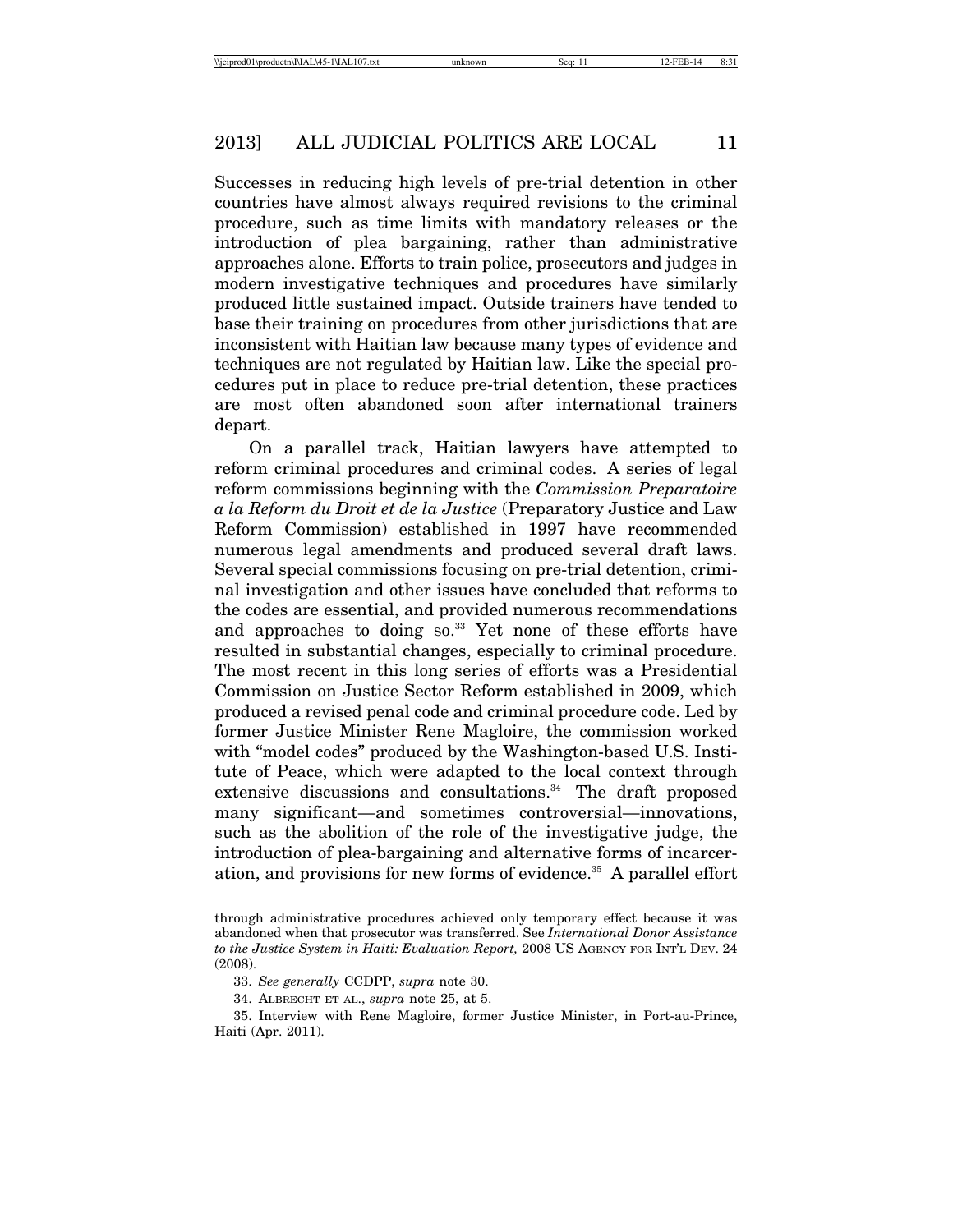produced a draft law aimed at establishing a national system of legal aid to help criminal defendants navigate the justice system. Despite formal endorsement by current and prior Ministers of Justice, however, the draft laws did not make it to the Parliament. Moreover, the passage of these draft laws would constitute only the first step in a lengthy and intensive process of implementation that will require training justice sector professionals and applying new—and sometimes costly—procedural requirements. As of this writing, efforts to reform the criminal law and procedure remain unfulfilled.

A second broad area of reform efforts has focused on the weak administration of justice and dominance of the judiciary by the executive branch, which have contributed to widespread perception of corruption. Despite its formal status as a fully independent branch of government, the judicial branch has remained fully dependent on the executive branch for most of the last two decades. The 1987 Constitution established the judiciary as a fully independent branch of government, co-equal to the legislative and executive branches, and "entirely responsible for its own acts."36 The Constitution provides judges with security of tenure, sets out mechanisms for public participation in their nomination, and authorizes the judiciary to manage its own administration.<sup>37</sup> Judges of the Supreme Court are to be nominated by the Senate, the departmental assemblies nominate appellate judges, and communal assemblies nominate first instance judges, and justices of the peace. In practice, however, the communal and departmental assemblies have never been established, and the judiciary has not had its own systems for administration or self-governance. Responsibility for managing the courts, prosecutors and all of their human and physical resources has fallen to the Ministry of Justice and Public Security (MJSP). The MJSP appoints, transfers and removes judges, prosecutors and justices of the peace,

<sup>36.</sup> Constitution de la République d'Haiti Mar. 29, 1987, Title V, art. 60-2.

<sup>37.</sup> In the 1987 Constitution of Haiti, Article 175 provides for appointment of judges based on lists generated by communal, department and national assemblies, however the local assemblies have never existed in practice. *Id*. at Ch. V, art 175; *see also* Article 177 stating that "Judges of the Supreme Court, the Courts of Appeal and the Courts of First Instance are appointed for life. They may be removed from office only because of a legally determined abuse of authority or be suspended following and indictment leveled against them. They may not be reassigned, without their consent, even in the case of a promotion. Their service may be terminated during their term of office only in the event of a duly determined permanent physical or mental incapacity." *Id*. at Ch. V, art. 177.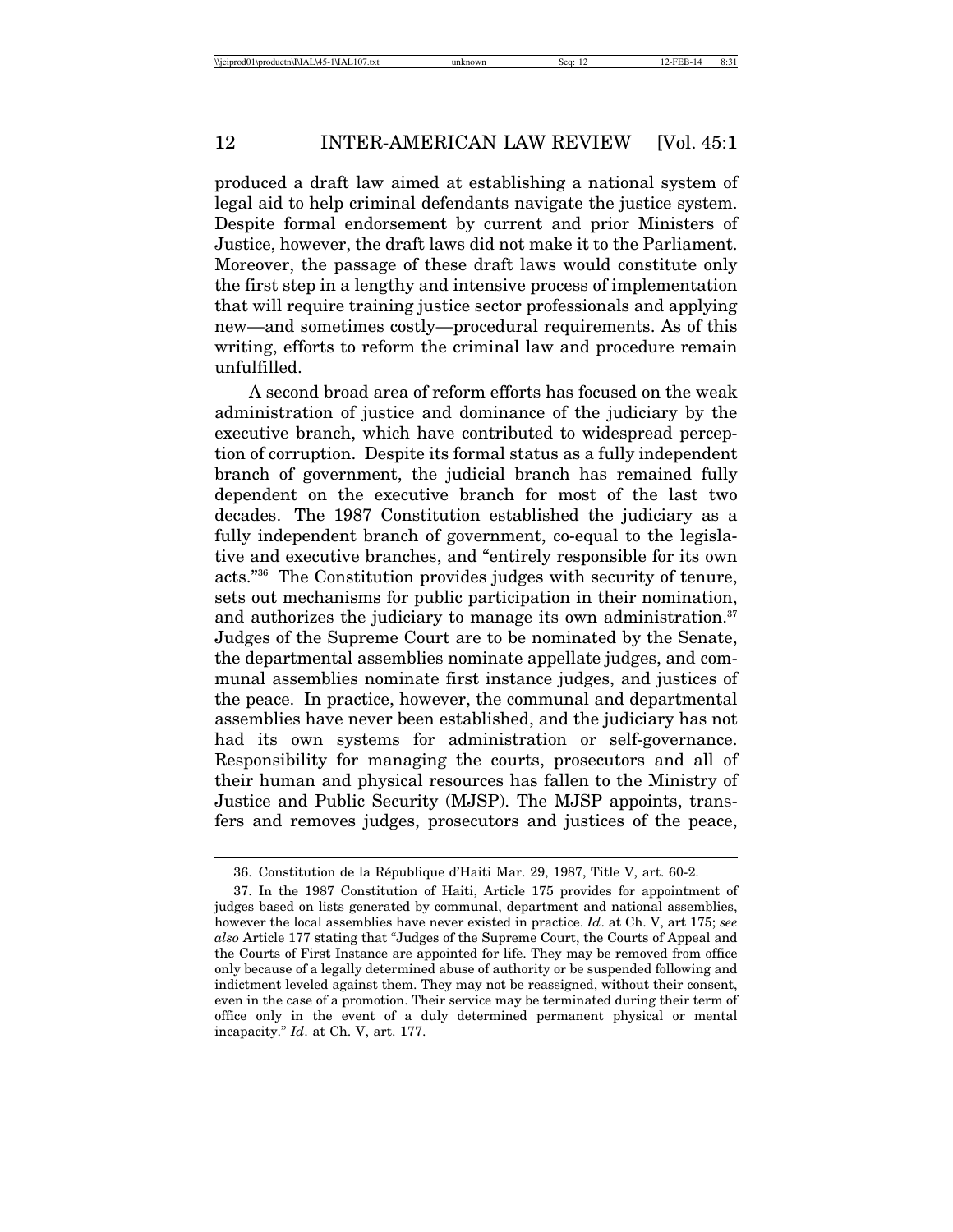and manages most of the judiciary's budget, finances and administration.

The judiciary's position under the control of the MJSP has contributed to its weak administrative capacity, vulnerability to manipulation, and inability to ensure internal discipline or accountability. The MJSP is itself woefully understaffed and under-resourced—with only one percent of the national budget and it typically allocates only eleven percent of that meager budget to the courts, with the rest devoted to police, corrections, the civil registry and other functions.38 Without a dedicated budget or separate administrative structure to manage the courts, set policy or allocate resources, judges, prosecutors, and court personnel have been unable to adopt or sustain even the most basic administrative systems.39 The tendency of the MJSP to frequently rotate judges and prosecutors according to bureaucratic—and often political—imperatives has undermined improvements in management and administration. As personnel tend to rotate to other positions as soon as they are trained in new procedures, efforts to train them in specific areas of the law have rarely improved overall performance. Control by the executive branch over all administrative and financial matters has also enabled constant influence and pressure.40 In the absence of clear rules or procedures governing disciplinary matters for judges, the MJSP has removed several justices of the peace, prosecutors, and judges without a formal disciplinary process.<sup>41</sup> Some of these removals may have been motivated by legitimate allegations of corruption. Nonetheless, the absence of procedures for proving or disproving such allegations has left the process open to manipulation and fueled the common perception that judges are neither independent nor neutral, and that economic and political pressure shape decisions.

Reform efforts by donors and Haitian civil society actors have therefore focused on strengthening administrative practices and on establishing an independent judicial council that would man-

<sup>38.</sup> National Center for State Courts, *supra* note 31, at 22.

<sup>39.</sup> For instance, one review found that case registration procedures introduced by a USAID-funded program had not been sustained because they had run out of logbooks. *See International Donor Assistance to the Justice System in Haiti: Evaluation Report,* 2008 U.S. AGENCY FOR INT'L DEV. (2008).

<sup>40.</sup> *See* Leon St. Louis, *State of the Judiciary Report: Haiti 2002-2003*, 2004 INT'L FOUND. FOR ELECTION SYS. 20.

<sup>41.</sup> *Id*. at 24.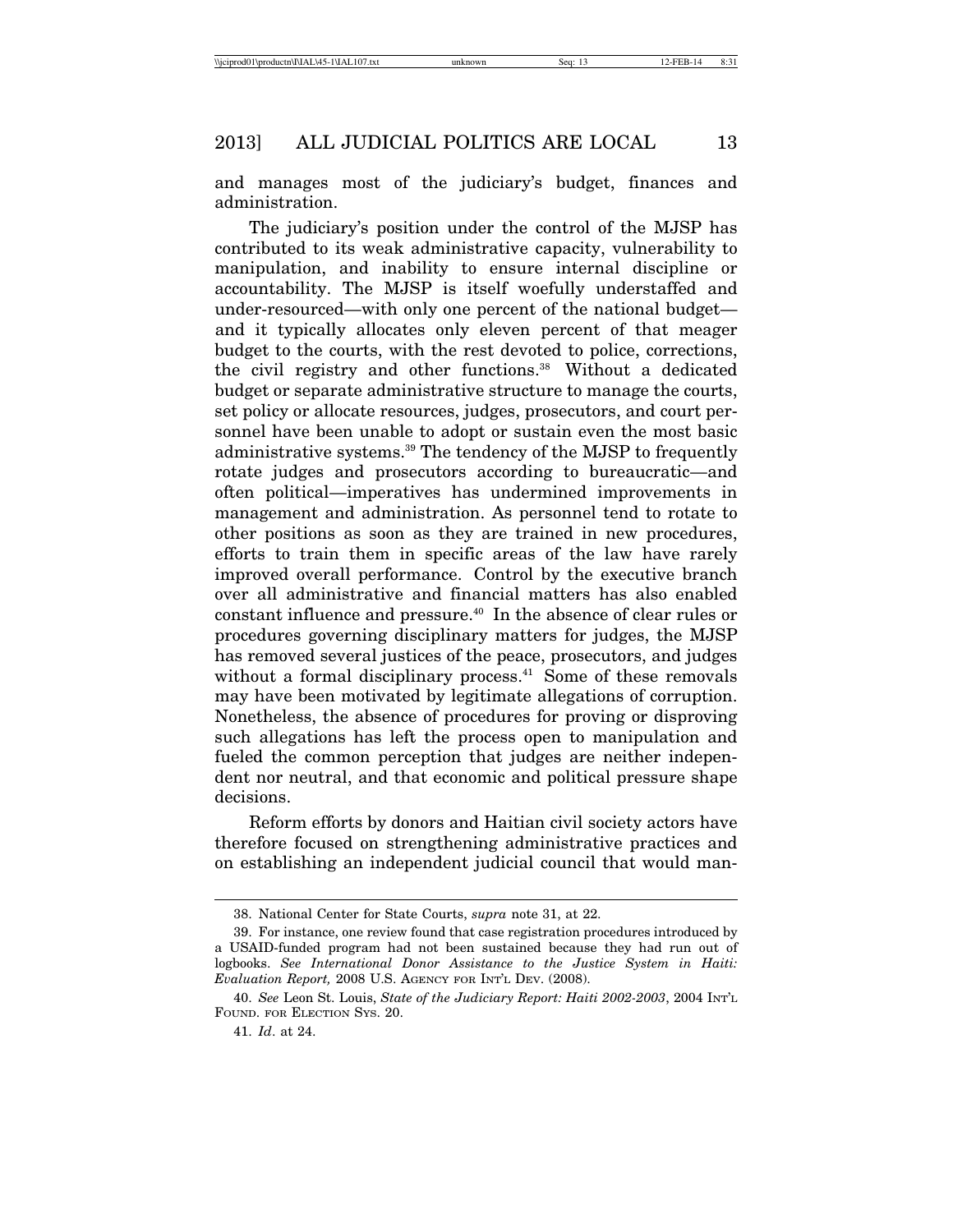age the affairs of the judiciary.<sup> $42$ </sup> Most projects have focused on developing new administrative and management practices to improve the efficiency and consistency of judicial processes, and reduce opportunities for discretion and manipulation. For example, several donor-funded programs sought to set up case registration and tracking systems in courts and prosecutors' offices to improve the flow of cases and to reduce delay and corruption.<sup>43</sup> In the absence of an organizational structure that could sustain reforms, however, few of these efforts have outlasted the programs that sponsored them. As courts have run out of logbooks, file folders and other supplies due to the lack of sufficient resources or management procedures within the judiciary, they have reverted to more traditional ways of operating.<sup>44</sup>

As progress on strengthening administrative and management practices has lagged, donors and Haitian activists have also sought to reform the organizational structure that has contributed to keeping the judiciary under-resourced, poorly managed and vulnerable. Reports produced by USAID dating back to the 1990s pointed out the contradiction between constitutionally mandated separation of powers and continued dominance of the executive over the judiciary, and recommended measures for enhancing the authority of the judiciary over its own affairs.45 Laws to this effect were proposed as early as 1998 but never taken up by the Haitian legislature. Since 2004, donors have devoted greater attention to

<sup>42.</sup> These efforts reflect interest by donors across Latin America to support judicial councils as a means to promote judicial independence and accountability. *See generally* Nuno Garoupa & Tom Ginsburg, *Guarding the Guardians: Judicial Councils and Judicial Independence*, 57 AM. J. COMP. L. 103 (2009); Linn Hammergren, *Do Judicial Councils Further Judicial Reform? Lessons from Latin America* 1-52 (Carnegie Endowment for Int'l Peace, Working Paper No. 28, 2002), *available at* http://law.wisc.edu/gls/lhdjc.pdf; Violane Autheman & Sandra Elena, *Global Best Practices-Judicial Councils: Lessons Learned from Europe and Latin America*, 2004 INT'L FOUND. FOR ELECTION SYS., *available at* http://www.ifes.org/~/ media/Files/Publications/White%20PaperReport/2004/22/WhitePaper\_2\_FINAL.pdf.

<sup>43.</sup> *See* U.S. STATE DEPARTMENT, OFFICE OF THE HAITI SPECIAL COORDINATOR, REPORT TO CONGRESS: ASSESSMENT OF THE U.S. GOVERNMENT HAITI REBUILDING AND DEVELOPMENT STRATEGY (June 6, 2012), *available at* http://www.state.gov/s/hsc/rpt/ 191881.htm.

<sup>44.</sup> *See generally* U.S. AGENCY FOR INT'L DEV., HAITI: RULE OF LAW ASSESSMENT (Aug. 2004), *available for download at*: https://dec.usaid.gov/dec/GetDoc.axd?ctID=OD VhZjk4NWQtM2YyMi00YjRmLTkxNjktZTcxMjM2NDBmY2Uy&rID=MzA0NzAw& pID=NTYw&attchmnt=VHJ1ZQ=&uSesDM=False&rIdx=MTAxOTE1&rCFU=.

<sup>45.</sup> *See e.g.*, CREATIVE ASSOC. INT'L, EVALUATION OF USAID'S ADMINISTRATION OF JUSTICE AND HUMAN RIGHTS FUND II PROGRAMS 88 (Apr. 1997). To access the full library of U.S. AID's Haiti Evaluation reports, go to U.S. AID's "Haiti" page, and click the link under "Learn More" entitled "Evaluations for Haiti" at http://www.usaid.gov/ where-we-work/latin-american-and-caribbean/haiti.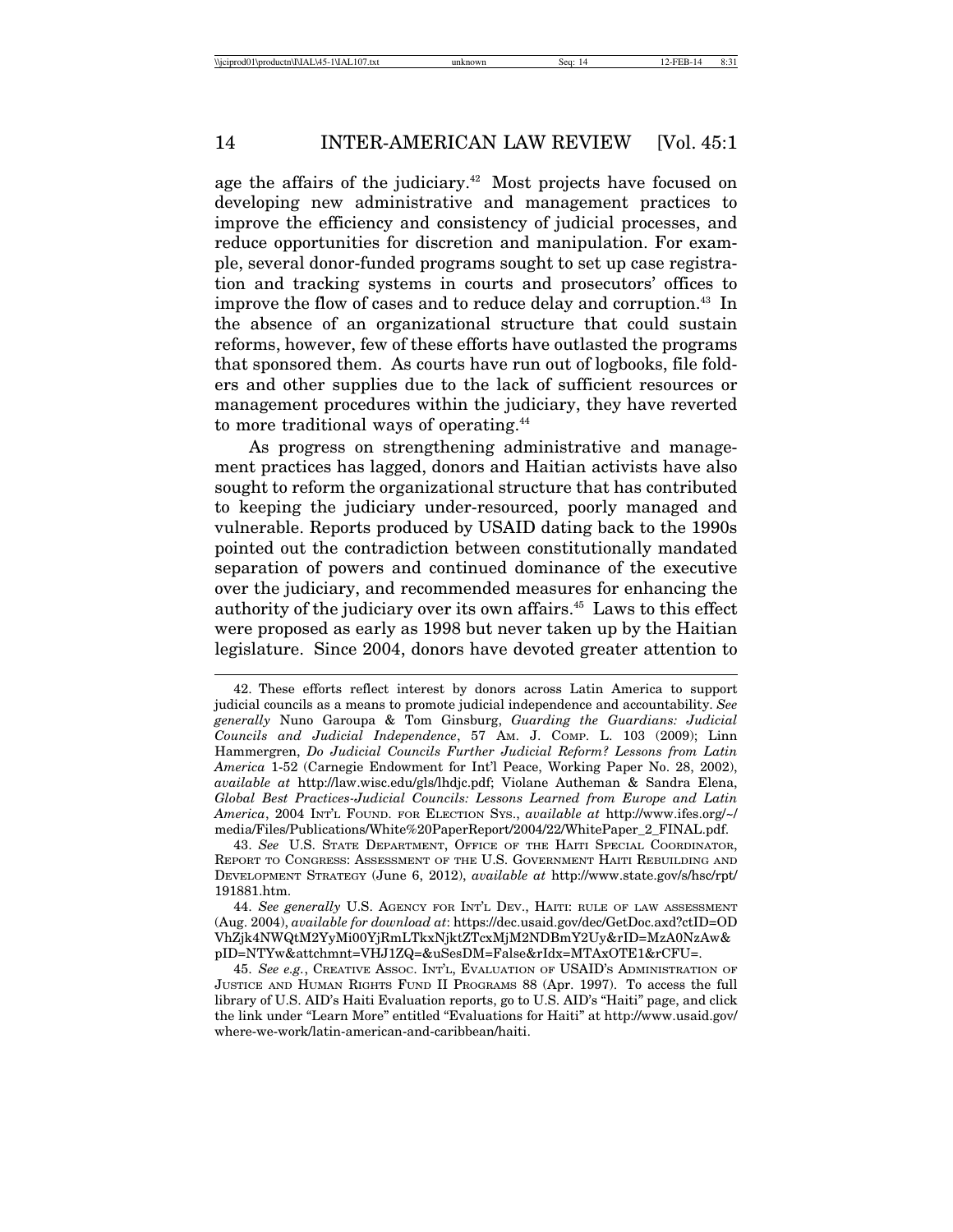implementing constitutional provisions establishing the independence of the judicial branch. These efforts eventually resulted in a significant breakthrough in 2007. A campaign by legislators, civil society actors, and judges supported by donor resources and attention resulted in the passage of three new laws to govern the judiciary and remove it from the control of the executive branch. The Law on the *Conseil Superieur du Pouvoir Judiciaire* (CSPJ) establishes a High Judicial Council with authority over selection, appointment, discipline of judges, as well as over the administration of justice and management of financial and material resources.46 The law on the *Statut de la Magistrature* regulates the functions and career standards for judges, prosecutors, and judges of the peace, and raises judicial salaries.<sup> $47$ </sup> The third law formally establishes the *Ecole de la Magistrature* (EMA), a training academy for judges and prosecutors. The academy was previously set up with donor assistance in the early 1990s, but was severely constrained by its lack of legal status.<sup>48</sup> These three laws were seen as the foundation for building the organizational and administrative infrastructure that could manage judicial functions and insulate them from executive influence.

Over five years after their adoption, however, the constitutional and legal provisions protecting judicial independence and self-governance remain unfulfilled. Although President Rene Preval signed and promulgated the laws in 2007, his failure to appoint justices to fill six vacant positions on the Supreme Court, including that of the Chief Justice whose presence was required to convene the new High Judicial Council, effectively blocked the implementation of these three laws. The resulting stalemate between the executive branch and the judiciary exacted a broader toll, as the Supreme Court could not achieve a quorum to rule on many cases, and donors began to withhold their assistance to the sector. In February 2012, nearly a year into the presidency of Michel Martelly—who had made the rule of law one of the four pillars of his administration—the vacant positions on the Supreme Court were filled and the government announced that it would establish the CSPJ and implement the three laws. Yet this belated step was only the first in the long process required to

<sup>46.</sup> Loi Creant le Conseil Superieur du Pouvoir Judiciaire [Act Establishing the Higher Council of the Judiciary], MONITEUR No. 112, Dec. 20, 2007.

<sup>47.</sup> Loi Portant Statut de la Magistrature, [Statute Regulating the Judiciary], MONITEUR No. 112, Dec. 20, 2007.

<sup>48.</sup> Loi Relative a L'Ecole de la Magistrature, [Act Regarding the Judicial Institution], MONITEUR No. 112, Dec. 20, 2007.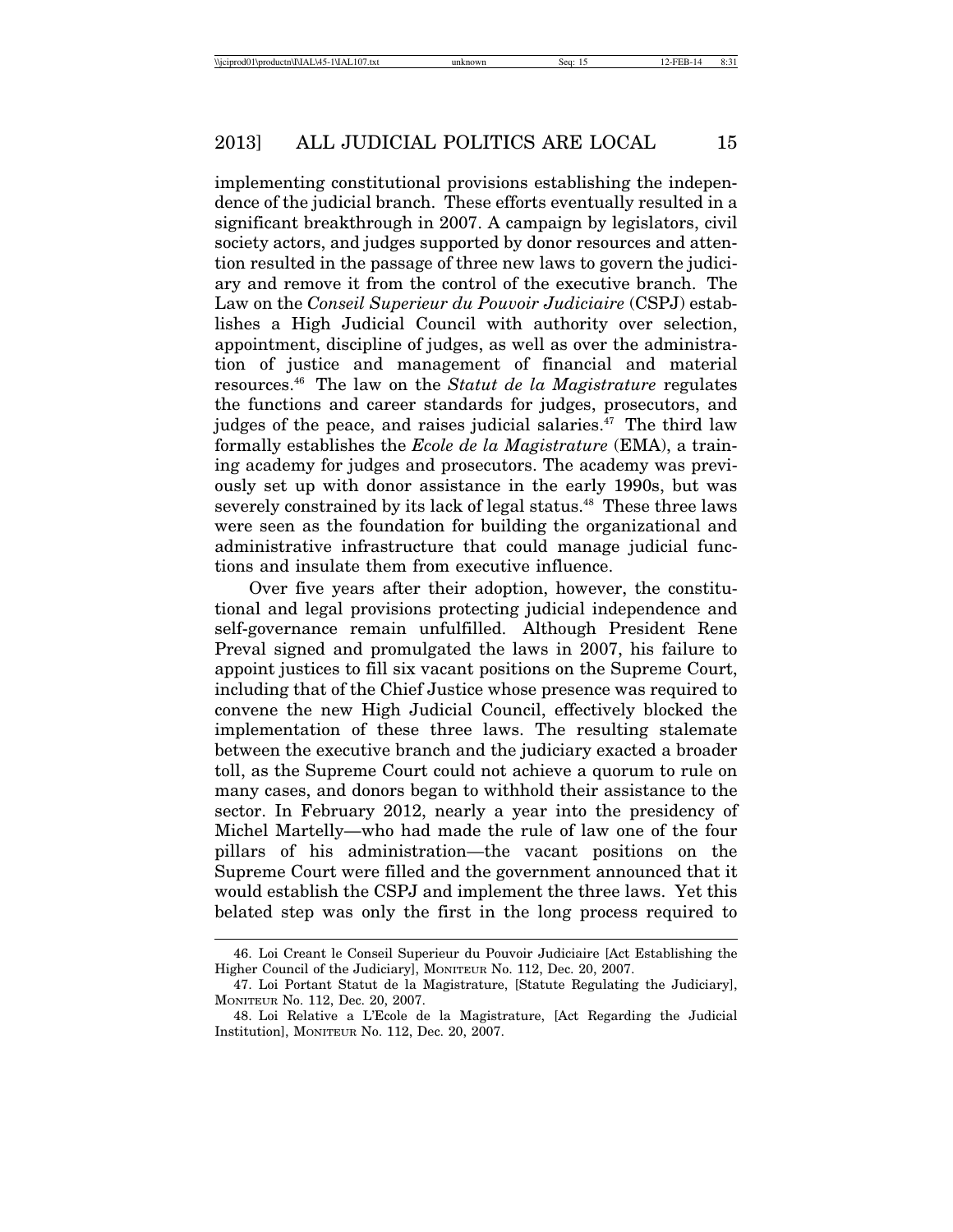establish and maintain a functional and credible judicial council. The appointments themselves were mired in controversy, and the CSPJ initially lacked formal allocation of staff and budget that would allow it to function. Given the challenges in its initial implementation, it will inevitably encounter further obstacles along the way. Meanwhile, the local assemblies that are constitutionally mandated to nominate lower court judges still do not exist, and alternative procedures for nomination, appointment or transfer of judges have yet to be adopted. Neither the legal structures guaranteeing judicial independence nor the administrative practices envisioned by donors have so far been implemented.

# III. THE POLITICAL ORIGINS OF HAITI'S JUDICIAL EVOLUTION

The challenges facing the Haitian justice system and the limited success of reform efforts reflect broader political and social forces that have shaped the development of the Haitian state over the last two decades. As development agencies have focused on the organizational structures and laws that comprise the Haitian justice sector, they have made little headway in overcoming the key challenges. Instead, they have repeatedly confronted entrenched obstacles that have arisen even when the opportunities for reform appear ripe. The focus on the deficits in Haitian law and procedure relative to an external standard has obscured the context in which they are embedded. The Haitian justice system may be dysfunctional measured according to external standards, but it is also the product of a particular set of social and political conditions that continue to sustain it and undermine efforts to fit it to external standards. The evolution of the judiciary cannot, therefore, be explained through examination of its legal and organizational structures alone, but requires a deeper look at the political and social forces that have shaped it.

Looking outside Haiti, comparative literature on the development of judicial institutions has looked beyond legal norms or organizational structures to their political and social context. In his seminal study of judicial development, Martin Shapiro traced the origin of independent judiciaries in Europe to highly political processes that included attempts by powerful nobles and merchants to restrain predatory monarchies.<sup>49</sup> A rich literature

<sup>49.</sup> MARTIN SHAPIRO, COURTS: A COMPARATIVE AND POLITICAL ANALYSIS 63, 155-56 (2nd ed. 1986).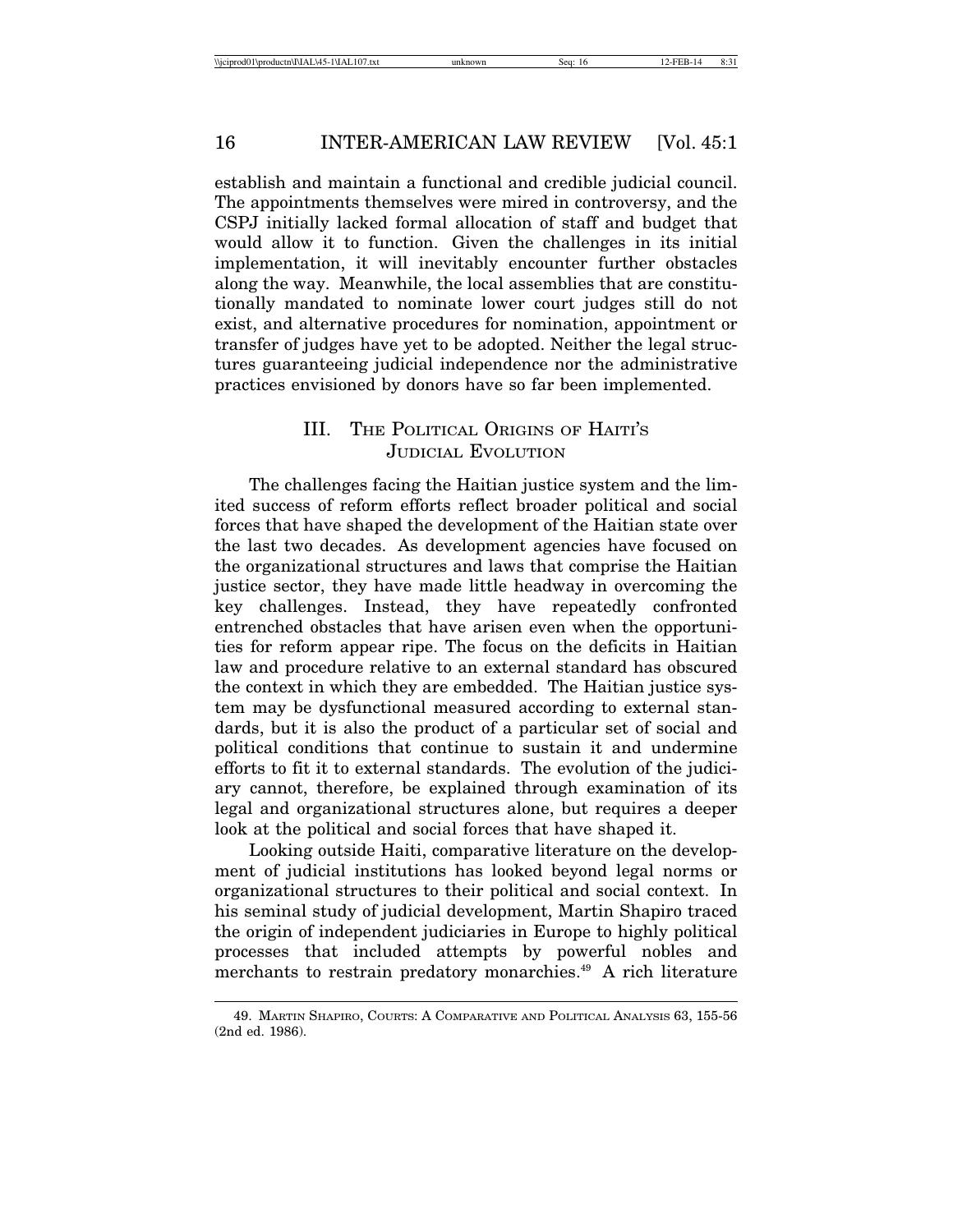has since developed on the political dimensions of judicial evolution. Several scholars link the emergence of judicial independence to the nature of political authority and competition among interest groups and political parties.<sup>50</sup> Where power is shared among multiple parties and political competition is intense, no group is able to exert sufficient influence to dominate the courts. In such contexts, both the ruling and opposition parties have incentives to support an independent judiciary that can serve as a "neutral arbiter" rather than risk being punished by a politicized judiciary when they are out of power.<sup>51</sup> Other authors have emphasized the role of interest groups and citizens in advocating for independent and effective judiciaries, when they are sufficiently organized to influence political decision-making.52 In the context of contemporary transitions from conflict or authoritarian rule in developing countries, judicial independence has emerged as a result of critical junctures of factors, including support within the executive for a break with past practices, a judicial leadership that is willing and able to make its case for greater independence, and, often, pressure by external donors.<sup>53</sup> The process of building a judiciary that enjoys popular trust may also involve a lengthy period of confidence-building among increasingly capable and assertive judges,

51. Bjorn Dressel & Marcus Mietzner, *A Tale of Two Courts: The Judicialization of Electoral Politics in Asia*, 25 GOVERNANCE, 391-414 (2012).

<sup>50.</sup> J. Mark Ramseyer, *The Puzzling (In)Dependence of Courts*, 23 J. LEG. STUD. 721 (1994); *see generally* TOM GINSBURG, JUDICIAL REVIEW IN NEW DEMOCRACIES: CONSTITUTIONAL COURTS IN ASIAN CASES (2003); MARK J. RAMSEYER & ERIC B. RASMUSEN, MEASURING JUDICIAL INDEPENDENCE: THE POLITICAL ECONOMY OF JUDGING IN JAPAN (2003); Matthew C. Stephenson, *"When the Devil Turns. . .": The Political Foundations of Judicial Independent Judicial Review*, 32 (1) J. LEG. STUD. 59 (2003); John A. Ferejohn, *Judicializing Politics, Politicizing Law*, 65 L. & CONTEMP. PROBS. 41 (2002); *see generally* John A. Ferejohn, Frances McCall Rosenbluth & Charles R. Shipan, *Comparative Judicial Politics,* (October 2004), SOCIAL SCIENCE RESEARCH NETWORK (SSRN) http://ssrn.com/abstract=1154123; William Landes & Richard Posner, *The Independent Judiciary in an Interest-Group Perspective*, 18 J.L. & ECON. 875 (1975).

<sup>52.</sup> Eric G. Jensen, *The Rule of Law and Judicial Reform: The Political Economy of Diverse Institutional Patterns and Reformer's Responses, in* BEYOND COMMON KNOWLEDGE: EMPIRICAL APPROACHES TO THE RULE OF LAW, 336 (Erik G. Jensen & Thomas C. Heller eds., 2003); Jennifer Widner, *Courts and Democracy in Postconflict Transitions: A Social Scientist's Perspective on the African Case*, 95 AM. J. INT.'L L., 64-75 (2001); *see also* Barry R. Weingast, *The Political Foundations of Democracy and the Rule of Law*, 91(2) AM. POL. SCI. REV. 245 (1997).

<sup>53.</sup> Jennifer Widner, *Courts and Democracy in Postconflict Transitions: A Social Scientist's Perspective on the African Case*, 95 AM. J. INT.'L L., 64-75 (2001); WIDNER, BUILDING THE RULE OF LAW: FRANCIS NYALAI AND THE ROAD TO JUDICIAL INDEPENDENCE IN AFRICA 198-99 (2001); Mariana Prado & Michael Trebilcock, *Path Dependence, Development, and the Dynamics of Institutional Reform*, 59 U. TORONTO L.J. 341, 345 (2009).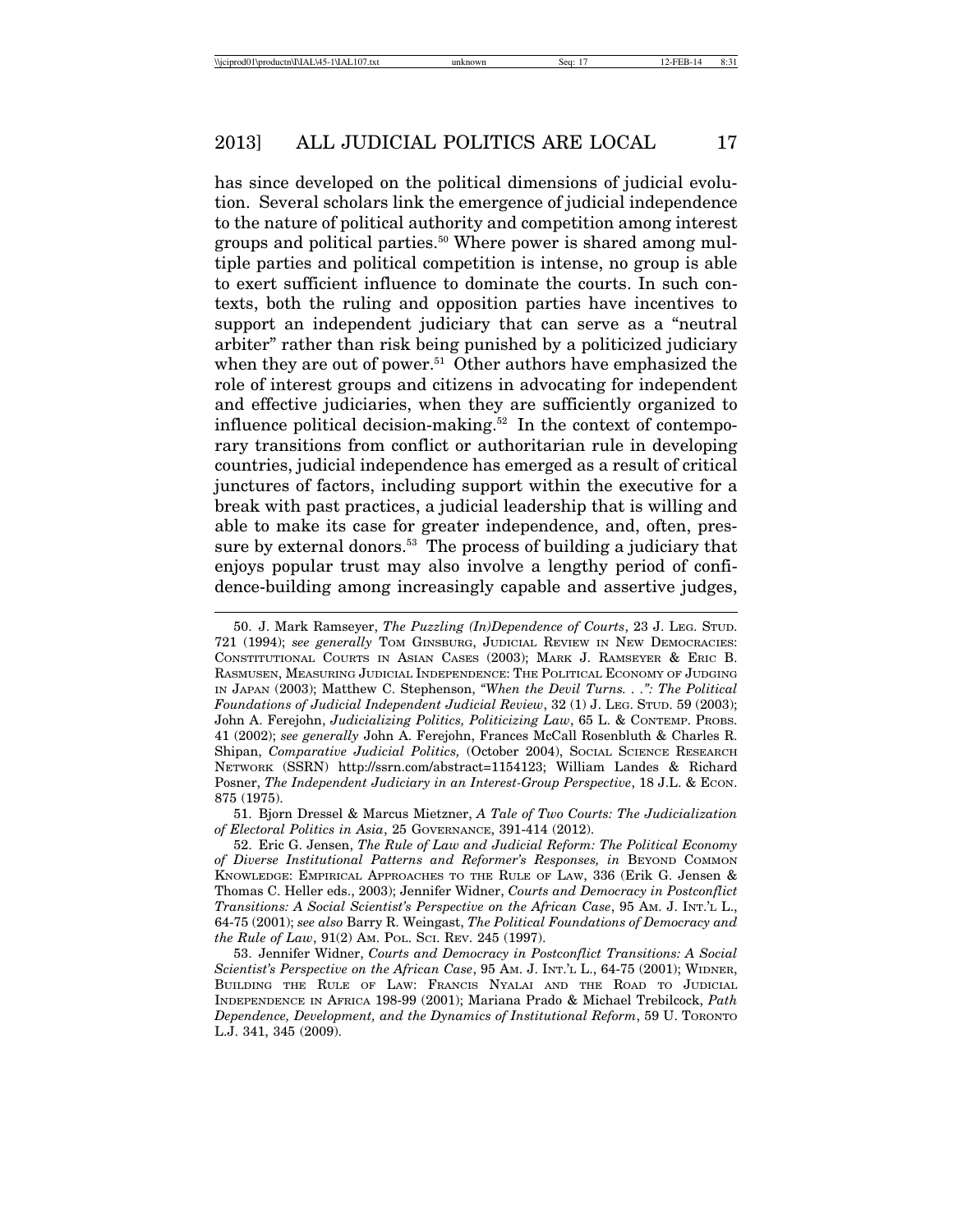bar and law societies playing watchdog roles over judicial processes and appointments, and interest groups and opposition parties with incentives to support them. $54$  In sum, the development of a judiciary during transitions from authoritarian rule or conflict cannot be understood outside the context of the political forces that drive those transitions.

The evolution of the Haitian judiciary should thus be examined within the context of Haiti's transition from authoritarian rule. Following the end of authoritarian rule and the adoption of the 1987 Constitution, Haitian citizens and their international partners had high hopes for the establishment of democratic rule underpinned by effective judicial and law enforcement institutions. Yet this transition—which by many accounts is not yet complete—has not generated the type of political competition or organized constituencies that might enable the development of independent, credible or effective judiciaries. Instead, a persistent drive toward concentrated and exclusive political authority combined with restricted space for organized interest groups has prevented the emergence of an independent, credible or capable judiciary.

For most of its history, the Haitian judiciary served to reinforce a highly centralized and predatory state, while remaining distant and irrelevant for most of Haiti's citizens. Since its struggle for independence from France in 1805, the Haitian state has been the object of an unending succession of violent contests for control of the state and its resources by elite property owners and military leaders.<sup>55</sup> As one observer noted, "Haitian rulers came to conceive of governance as a zero-sum game; virtually all of them looked at political power as a brutal, indivisible quantity that could be won collectively, but that had to be kept individually and exercised absolutely."56 Most state institutions, including the judiciary, served as a spoil of victory within these contests and as a means to sustain the power of elites by consolidating authority

<sup>54.</sup> *Id.*

<sup>55.</sup> Following the Haitian revolution in 1804-1805, an internal power struggle resulted in 22 regime changes beginning in 1843 until 1915. In 1915, the U.S. military intervened and occupied Haiti for 19 years. *See* MATS LUNDAHL, PEASANTS AND POVERTY: A STUDY OF HAITI (1979); EUGENE D. GENOVESE, FROM REBELLION TO REVOLUTION: AFRO-AMERICAN SLAVE REVOLTS IN THE MAKING OF THE MODERN WORLD 89 (1979).

<sup>56.</sup> Robert Fatton Jr., *Haiti: the Saturnalia of Emancipation and the Vicissitudes of Predatory Rule*, 27 THIRD WORLD Q. 118 (2006).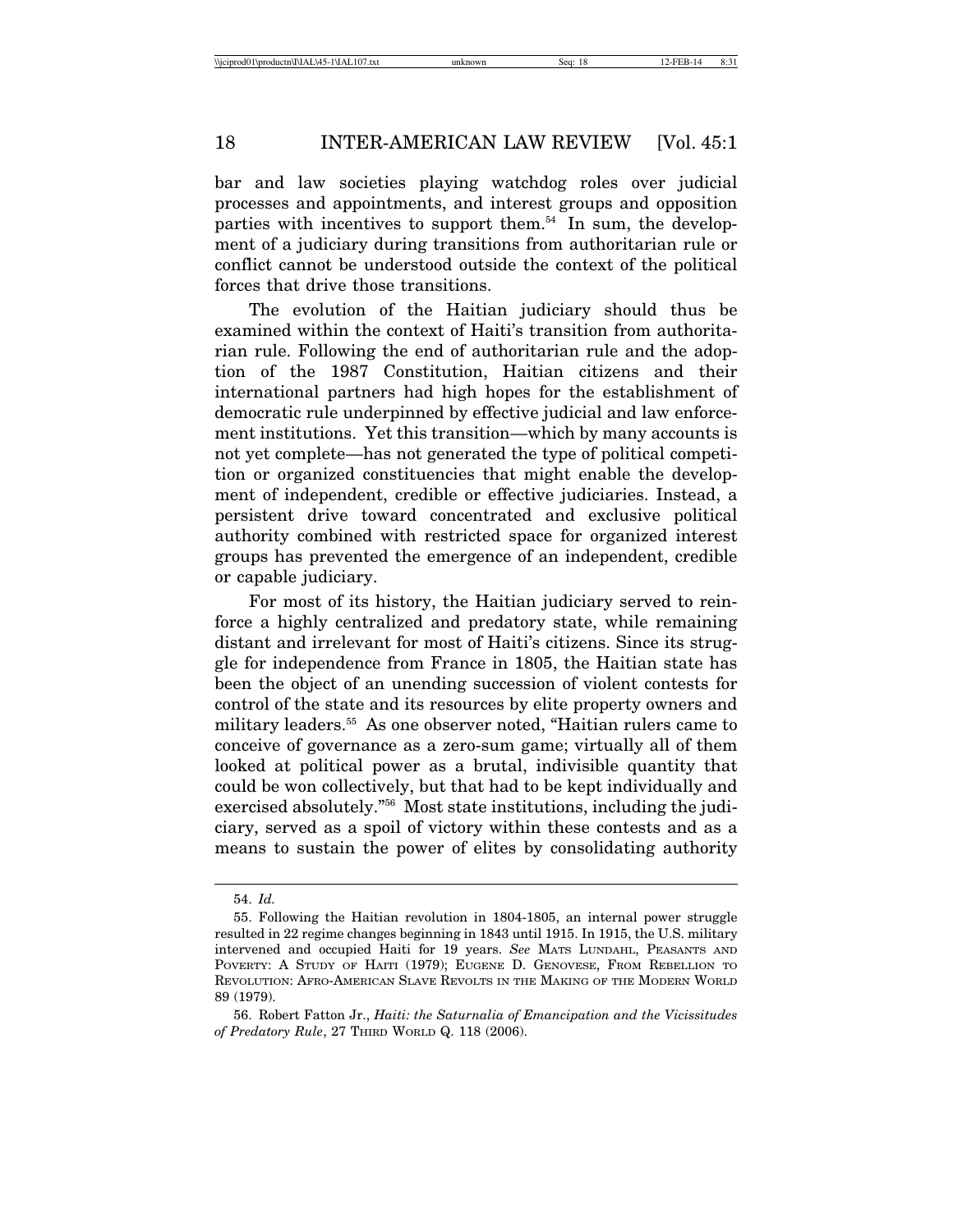and excluding opponents. At the same time, these institutions played little tangible role in the lives of most Haitians.

The use of justice institutions to maintain concentrated authority deepened during the Duvalier regime, which lasted from the election of Francois "Papa Doc" Duvalier in 1957 until his son Jean-Claude "Baby Doc" Duvalier was ousted in 1987. Following decades of instability and a series of coups, the Duvaliers achieved thirty years of relative stability by centralizing state functions in Port-au-Prince under their direct control. They neutralized the military and other threats to their authority through the establishment of a nationwide—and personally loyal—paramilitary force, the Volunteers for National Security (VSN) popularly known as the *Tonton Macoutes.* In rural areas, authority was concentrated in the hands of the "*chef de section*," an individual who was directly appointed by the president to perform all local functions from general administration, to judicial and police functions. The *chef de section*, along with all other members of rural communities, was informally supervised by the local VSN.57 In this context, the judiciary served as another apparatus of control, both as a tool of state repression—often through the use of extortion and torture—and as a means to maintain informal networks of loyalty and control through the distribution of jobs to loyal supporters. Many judges and justices of the peace appointed on this basis lacked any knowledge of the law, and many were illiterate.<sup>58</sup> Meanwhile, most Haitians tended to agree with the sentiment expressed by one Haitian peasant, who lumped together "functionaries of the State (*leta*), doctors, lawyers, priests, pastors, *oungans* (Vodou priests), notaries, surveyors and the justice of the peace," categorizing them all, and without reservation, as *vole*, or "thieves."59

The fall of the Duvalier regime and the adoption of the 1987 Constitution were supposed to usher in democratic governance, peaceful political competition and the rule of law. Over the next two decades, Haitian citizens participated in several local and national elections, the army was disbanded, and a new civilian

<sup>57.</sup> Pnina Lahav, *The* Chef de Section*: Structure and Functions of Haiti's Basic Administrative Institution*, *in* OCCASIONAL PAPERS NO. 4: WORKING PAPERS IN HAITIAN SOCIETY AND CULTURE, (Sidney W. Mintz ed., Antilles Research Program at Yale University 1975).

<sup>58.</sup> DECOSSE & ROTH, *supra* note 12, at 6.

<sup>59.</sup> LOUIS HERNS MARCELIN & PIERRE-MICHEL FONTAINE, SOCIETAL DYNAMICS AND FRAGILITY IN TODAY'S HAITI 19 (Interuniversity Institute for Research and Development [INURED] ed., 2011).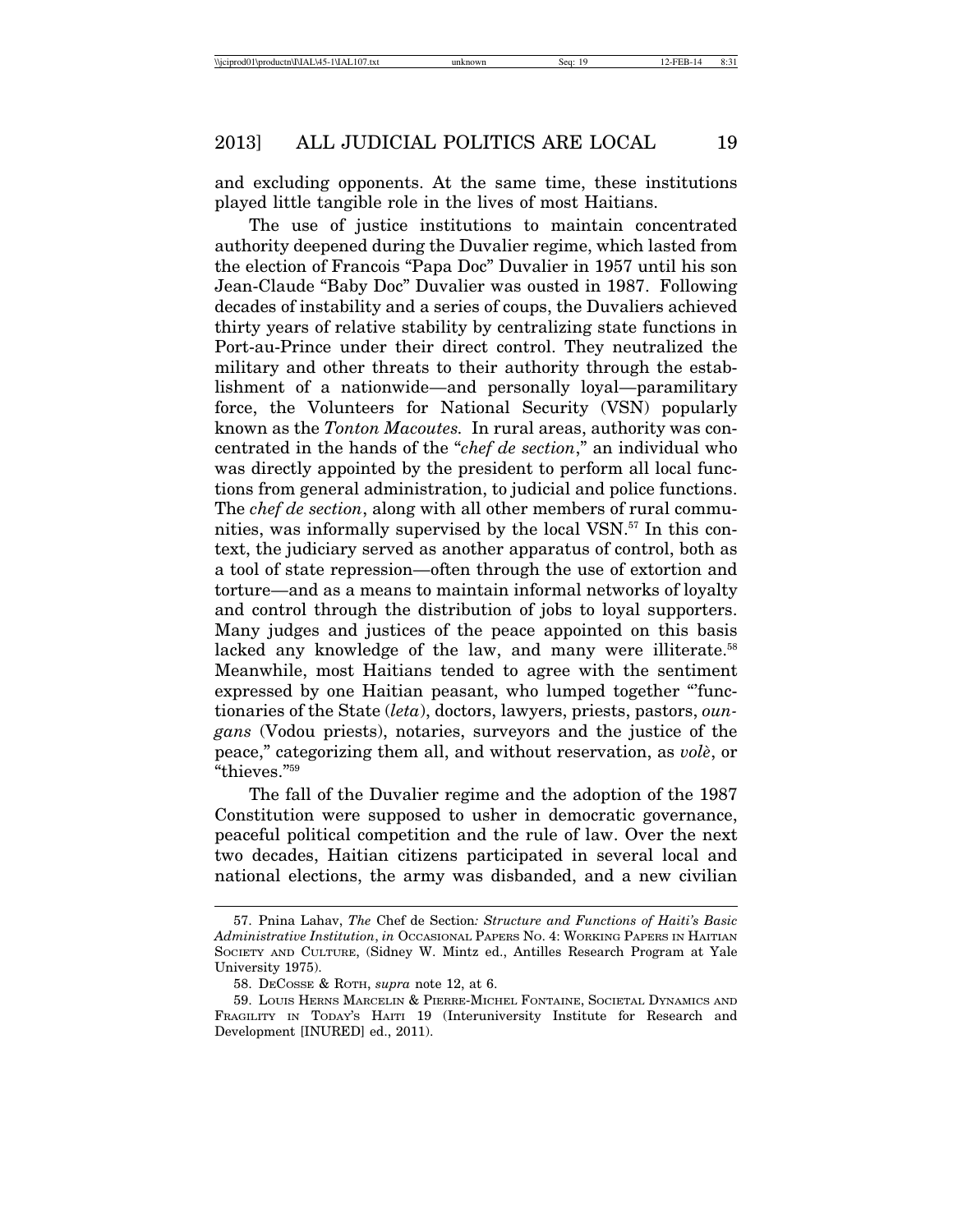police force was established. Despite these trappings of democracy, however, the concentration of power persisted and fueled the continued use of the justice system to maintain exclusive authority.

Rather than fostering peaceful competition and constructive opposition, two decades of transition gave rise to zero-sum competition among political elites representing two highly segmented and polarized social classes. Haitian elections have been the setting for repeated episodes of political violence. From 1987 until 2010, Haiti did not experience a peaceful electoral transition from one party to another, and each set of elections was marked by violent intimidation, accusations of electoral fraud, and external pressure.60 After Haiti's first democratic elections were aborted by violence in 1987, the first popularly elected presidency of Bertrand Aristide, which began in 1991, was interrupted by a violent coup after only seven months. Following contested elections that brought Aristide back to power in 2000, another round of violence resulted in Aristide's flight from the country and the establishment of a transitional administration backed by international peacekeepers but dominated by Aristide's political opponents. Violent political competition played out in the streets of Port-au-Prince over the subsequent two years, ending only after the reelection of Rene Preval to a second term in 2006. The 2012 elections resulted in a smoother transition, but were also overshadowed by the threat of violence.

During each of these transitions and subsequent administrations, the judiciary served successive ruling elites as they sought to achieve exclusive control over state institutions and economic assets in order to perpetuate their control at the national and local level. Most directly, in the context of violent political competition and limited space for peaceful opposition the judiciary has served to enable and legitimate repression of political opposition. Following the 1991 coup, the coup regime conducted a brutal campaign to repress political opposition, resulting in 2-3,000 deaths and over 100,000 refugees.61 Abuses declined substantially following the end of the coup and Aristide's return to power in 1991, but Aristide was accused of using armed groups to intimidate rivals and using the courts to legitimate abuses, especially during his second term. International observers from the Inter-American

<sup>60.</sup> DANIEL P. ERIKSON, HAITI, FREEDOM HOUSE: COUNTRIES AT THE CROSSROADS (2010), *available at* http://freedomhouse.org/report/countries-crossroads/2010/haiti.

<sup>61.</sup> DECOSSE & ROTH, *supra* note 12, at 14.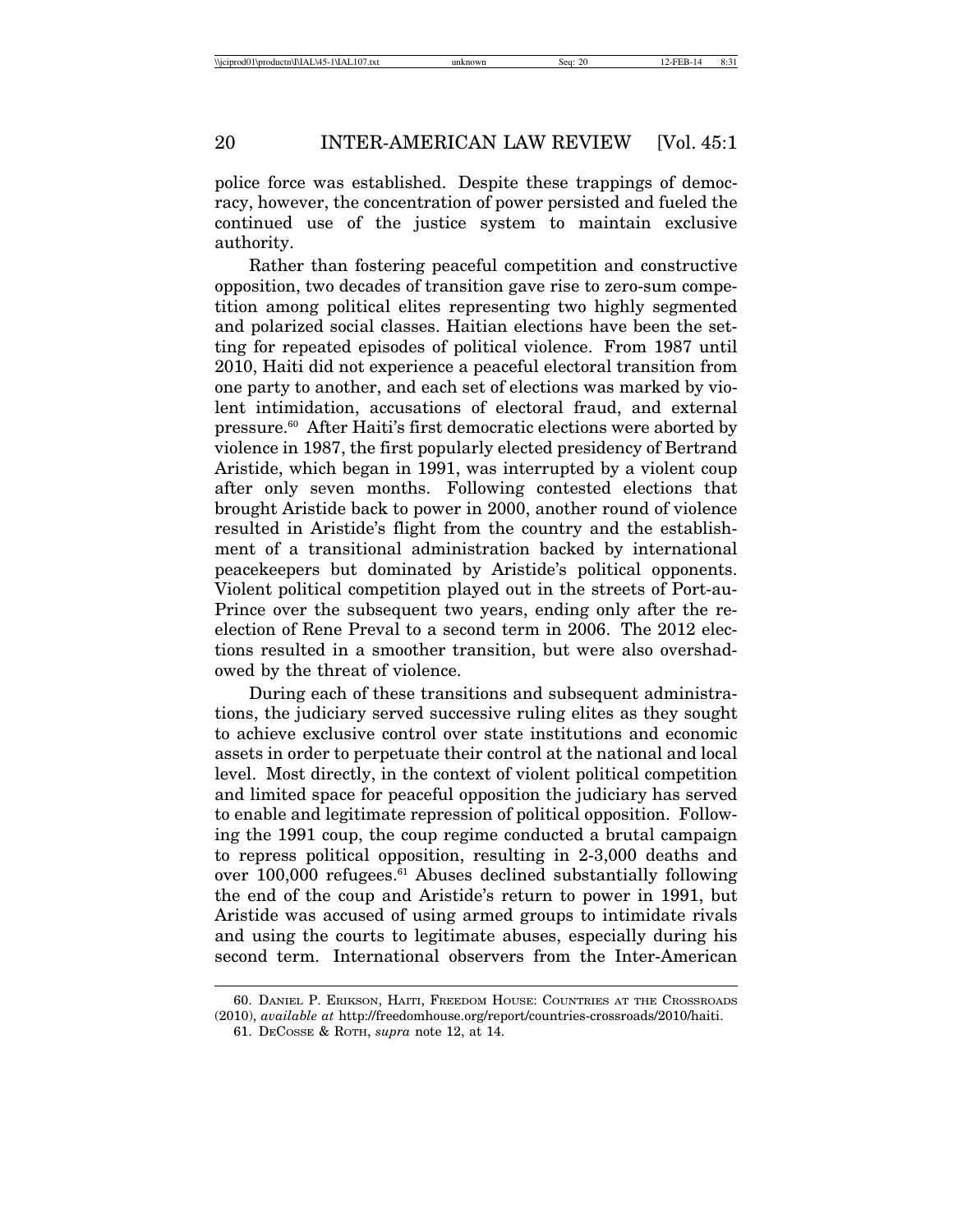Commission on Human Rights found that "certain judges and magistrates have been pressured by authorities, by gangs or violent and sometimes armed groups seeking to influence the outcome of certain cases, particularly when they are dealing with politically charged matters."62 The interim government of 2004- 2006, which was dominated by Aristide's political opponents, was similarly accused of manipulating the judicial process against Aristide supporters and in favor of his opponents.<sup>63</sup> One of the more notorious judicial decisions during that period—the reversal of the landmark conviction of former military and paramilitary leaders in connection with the 1994 Raboteau Massacre—highlighted the judiciary's tendency to shift with the political tides. $64$ Both the conviction and its reversal are emblematic of a far broader set of cases, including the Les Cayes and Duvalier cases described above, in which decisions appeared to be driven—or at least not blocked—according to the political expediencies of the ruling elite.

The judiciary also evolved in the absence of organized or effective political parties and constituencies as parties and factions have sought to maintain exclusive power. Following the end of the authoritarian Duvalier regime and the opening for democracy, local associations known as the *Organizations Populaires* (OPs) emerged to channel public participation in the newly opened democratic process. Yet these groups never fully coalesced into democratic political parties or interest groups that could coordinate interests or translate them into coherent positions. The military regime of 1991-94 violently suppressed these organizations as it sought to "systematically . . . eviscerate all civic, popular and professional organizations opposed to [the government's] authoritarian rule."65 After his return to power, Aristide did not build formal political party structures and instead reached directly to the masses through informal links to the local leaders who had

<sup>62.</sup> Press Release, Inter-Am. Comm'n H. R., Organization of American States, Press Release No. 24/03 (Aug. 22, 2003), *available at* http://www.cidh.org/ comunicados/english/2003/24.03.htm.

<sup>63.</sup> Press Release, Inter-Am. Comm'n H. R., Organization of American States, Press Release No. 19/04, (Sept. 7, 2004), *available at* http://www.cidh.org/ comunicados/english/2004/19.04.htm.

<sup>64.</sup> AMNESTY INTERNATIONAL, HAITI: OBLITERATING JUSTICE, OVERTURNING OF SENTENCE FOR RABOTEAU MASSACRE BY SUPREME COURT IS A HUGE STEP BACKWARD (May 26, 2005).

<sup>65.</sup> HUMAN RIGHTS WATCH, WORLD REPORT 1994: HAITI (1994), *available at* http:// www.hrw.org/reports/1994/WR94/Americas-06.htm#P330\_164164.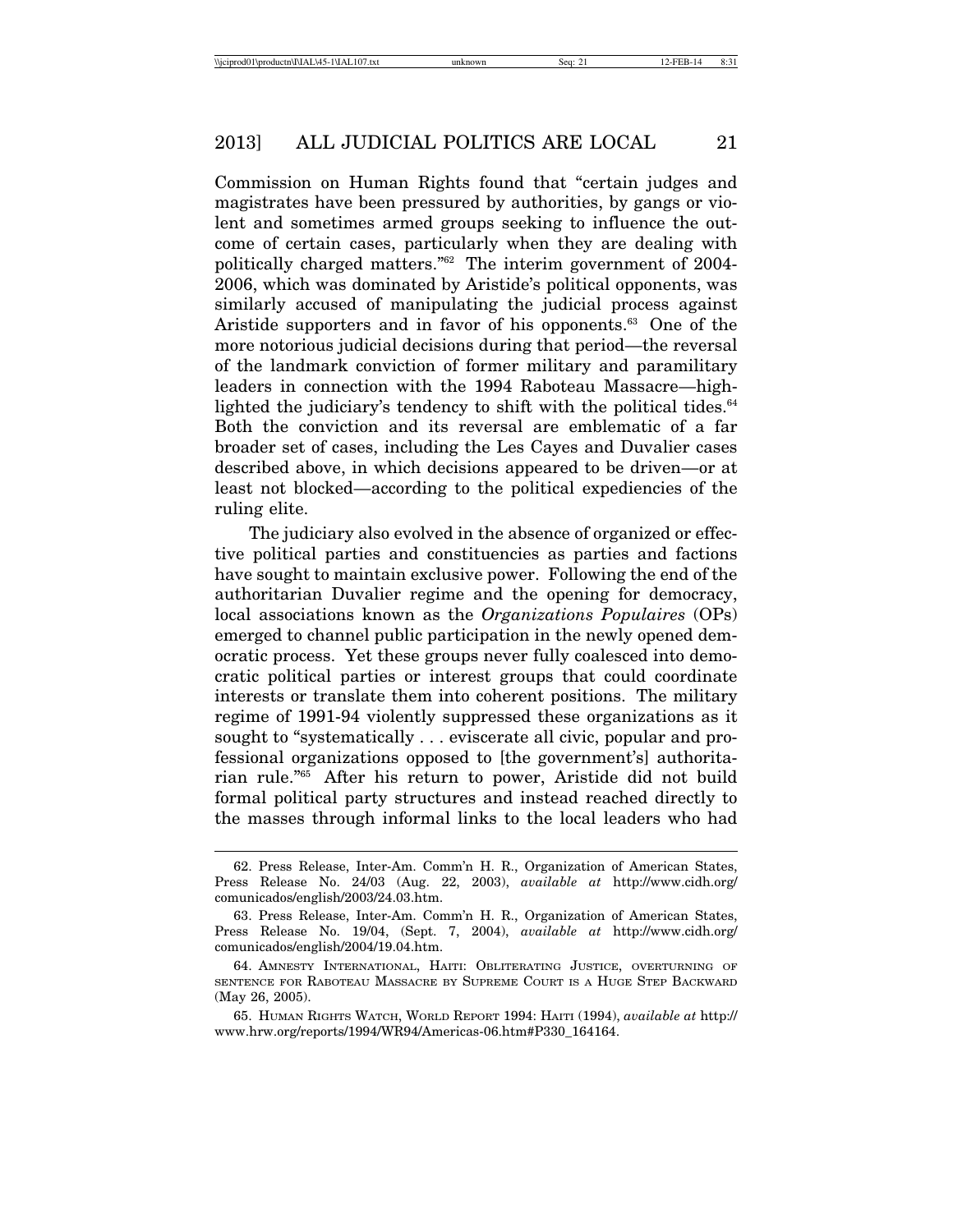been active in opposing the military regime. $66$  His party fragmented following the end of his first term, leading to a proliferation of political parties and informal political networks, and setting the stage for the disputed elections of  $2000$ .<sup>67</sup> The groups opposed to Aristide, including private sector interests, former military leaders, and members of the former ruling elite, similarly cultivated networks outside formal party or interest group structures. During the last two national elections, over sixty political parties participated,<sup>68</sup> most of them dominated by individual leaders with no organized constituency or discernible policy platform.<sup>69</sup>

In this context, politicians have maintained their authority by cultivating informal networks of loyal supporters rather than formal alliances with parties and interest groups, and used the compliant judiciary to perpetuate these networks. A pliable judiciary has permitted elites to maintain local monopolies over economic activities, and to edge out rivals by manipulating the police and courts. Business leaders exploit informal ties with politicians to skew judicial processes in order to monopolize business interests.<sup>70</sup> Economic monopolies enable elites to maintain their authority by distributing jobs and access to financial opportunities in exchange for political support. The members of these groups, in turn, work to secure votes for their patrons, sometimes using violence and intimidation.71

The weakness of the judiciary has also enabled politicians to transfer land to loyal followers, often through extra-legal means. Despite competing claims, those affected have little recourse to

<sup>66.</sup> Fatton, *supra* note 56, at 123.

<sup>67.</sup> *See, e.g.,* Daniel Erikson*, The Haiti Dilemma,* X-2 BROWN J. OF WORLD AFF*.* 285, 287 (2004).

<sup>68.</sup> *See* Haiti's Provisional Electoral Council, http://www.cephaiti2010.org/index. php.

<sup>69.</sup> Erikson, *supra* note 60, at 6.

<sup>70.</sup> The *2009 Index of Economic Freedom* awarded Haiti one of the lowest possible scores for property rights, noting that "protection of investors and property is severely compromised by weak enforcement, a paucity of updated laws to handle modern commercial practices, and a dysfunctional and resource-poor legal system . . . most commercial disputes are settled out of court if at all." THE WALL STREET JOURNAL & THE HERITAGE FOUNDATION, THE 2009 INDEX OF ECONOMIC FREEDOM (2009), *available at* http://blog.heritage.org/2009/01/13/the-2009-index-of-economic-freedom/.

<sup>71.</sup> Philippe Tremblay, *Haiti A Bitter Bicentennial: Report of a Mission by Rights & Democracy* 14 (Rights & Democracy 2004), *see also* ROBERT MUGGAH, SECURING HAITI'S TRANSITION: REVIEWING HUMAN INSECURITY AND THE PROSPECTS FOR DISARMAMENT, DEMOBILIZATION, AND REINTEGRATION, GRADUATE INSTITUTE OF INTERNATIONAL STUDIES, GENEVA, SWITZERLAND, THE SMALL ARMS SURVEY 2 (2005); For a detailed account of electoral violence in Haiti, *See Rapport d'enquete sur le deroulement des elections*, Institut Mobile d'Education D´emocratique IMED (2009).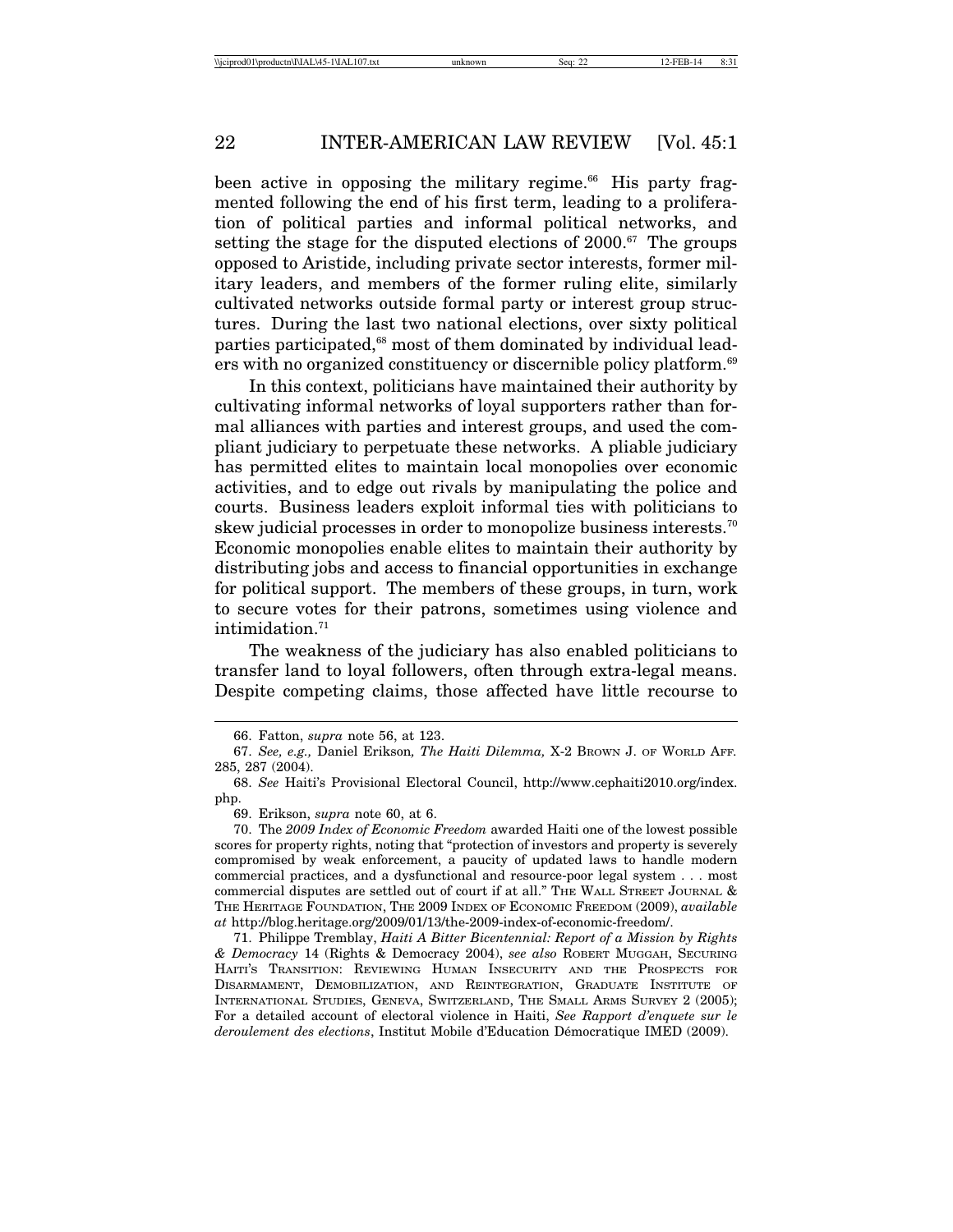challenge the seizures. Only a single specialized land court exists in the country, in the volatile Artibonite region, and two out of the three judge positions on that court remained empty for much of the last decade. The weakness of the land registry system—only an estimated five percent of land is officially registered—has enabled numerous overlapping land claims.<sup>72</sup> Violence between rival groups has at times erupted over land grabs by well-connected elites—often seized with the permission of their patrons in exchange for political service.<sup>73</sup> Local rivalries over land, jobs and business interests have sometimes been coopted by larger political forces and erupted into political violence.74 The judicial system has largely been unable to resolve these disputes, allowing powerful political patrons to allocate and transfer control over land and other economic assets at will.

Perhaps even more importantly, the weakness of the local judiciary has allowed influence over elections. Influence over the appointment of local prosecutors and judges enables local politicians to influence the resolution of electoral disputes and organize violent intimidation with little consequence to the perpetrators.75 The ability to influence electoral outcomes in turn has enabled local politicians to appoint local officials, thereby entrenching control at the local level and making them indispensable to national politics. This system of local control has affected national-level electoral results as national level politicians have relied on local clients to mobilize their communities during elections.

Given the judiciary's importance to maintaining authority at the national and local levels, political forces have constrained the space available for reforms to the structure, organization and legal framework governing the justice sector. Once in power, no political leader has allowed the judiciary to develop in ways that

75. For a detailed account of electoral violence at the local level, *See Rapport d'enquete sur le deroulement des elections*, *supra* note 71.

<sup>72.</sup> KEITH CRANE ET AL., BUILDING A MORE RESILIENT HAITIAN STATE 47-48 (RAND 2010).

<sup>73.</sup> For a recent example, *see* Victor Jean Junior*, Un Conflit Terrien Divise Ganthier*, LE NOUVELLISTE (June 21, 2010), *available at* http://lenouvelliste.com/ article4.php?newsid=80655.

<sup>74.</sup> One of the most notorious instances of such violence occurred in St. Marc in 2004 when a contest over control of the lucrative port in St Marc between rival local groups – one aligned with the ruling Aristide government and the other aligned with its opponents – escalated to armed opposition and violent response by the police and other pro-government forces that led to the deaths of at least 27 people, many of them unarmed civilians. The "La Scierie massacre" was one of the major factors that contributed to the end of Aristide's second term. *See* Anne Fuller, *A Propos du Massacre de la Scierie*, LE NOUVELLISTE, Apr. 9, 2005.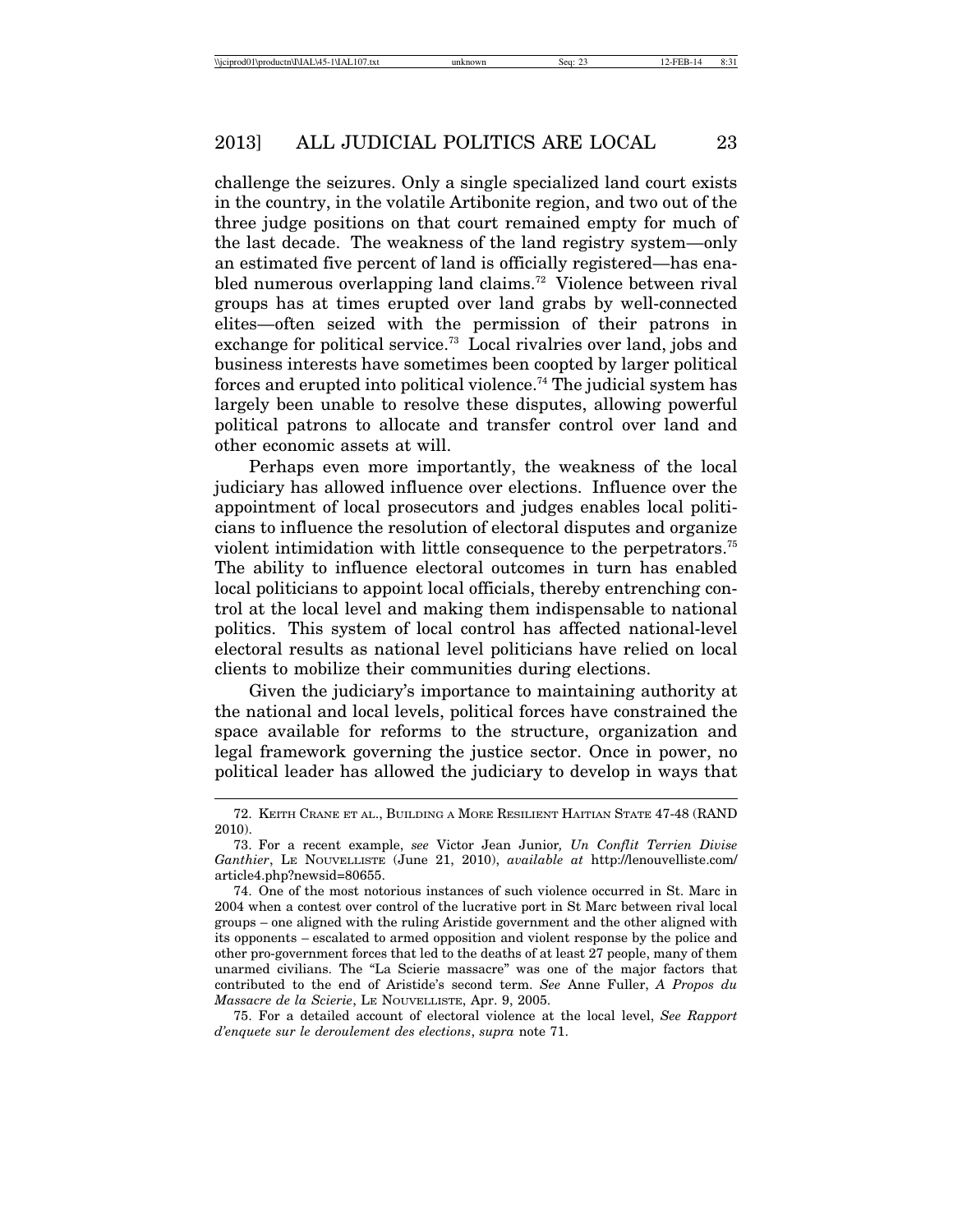might constrain the power of the executive to consolidate its control over the resources of the state or to limit opposition. Instead of putting in place legal constraints that might protect them when they are out of power, the members of each ruling party have tended toward consolidating control in order to keep their allies in power, sometimes hanging on through the use of violence or electoral fraud rather than risk losing their control of the state. In the absence of the necessary political space, efforts to promote judicial independence and legal reforms have stalled, leaving programs aimed at strengthening judicial performance through training or administrative changes mired in organizational dysfunction.

Where reforms have advanced, as in the adoption of the three laws favoring judicial independence in 2007, they have reflected a prevailing political opening. The three laws were adopted partly because of donor support that went far beyond technical assistance in providing financial support to advocacy groups and facilitating compromise among legislators.76 The laws were also adopted in a period of relative stability and political inclusion, when President Rene Preval, following a period of violence and political tension, appeared to be seeking a "departure from the inherent winner-takes-all dialectics in Haitian politics" by engaging with elements of the political opposition.<sup>77</sup> After becoming mired in a political struggle that led to the fall of his government and nearing the next round of elections, Preval ultimately balked on the implementation of the three laws, which were never implemented during this term. His successor, President Michel Martelly, campaigned for improvements in the rule of law, and promised specifically to implement the three laws and establish the High Judicial Council in the first days of his administration. Yet he, too, encountered familiar problems as a deadlock between the executive and the opposition-dominated legislature stalled the formation of the government and fueled political tension.78 When the High Judicial Council was finally established over a year into

<sup>76.</sup> NCSC, *Haiti Judicial Strengthening and Stabilization Initiatives: Final Report X*, *(2008) available at* https://www.conferences.state.gov/RM/programevalua tion2011/Related%20Documents/Capacity%20Building%20Workshops/Measuring %20Stability\_How%20Do%20You%20Know%20You%20Are%20Making%20Progress\_ Haiti%20Stabilization%20Initiatives%20Case%20Study.pdf\_.

<sup>77.</sup> JOEL KELLENBERG & ANDREW DUNCAN, COUNCIL ON HEMISPHERIC AFFAIRS, HAITI'S CAUTIOUS IMPROVEMENT, BUT ARISTIDE QUESTION REMAINS UNANSWERED (2007), *available at* http://www.coha.org/haiti%E2%80%99s-cautious-improvementbut-the-aristide-question-remains-unanswered/.

<sup>78.</sup> ROBERT MAGUIRE, UNITED STATES INSTITUTE OF PEACE, PEACE BRIEF 131 (2012), *available at* http://www.usip.org/files/resources/PB-131.pdf.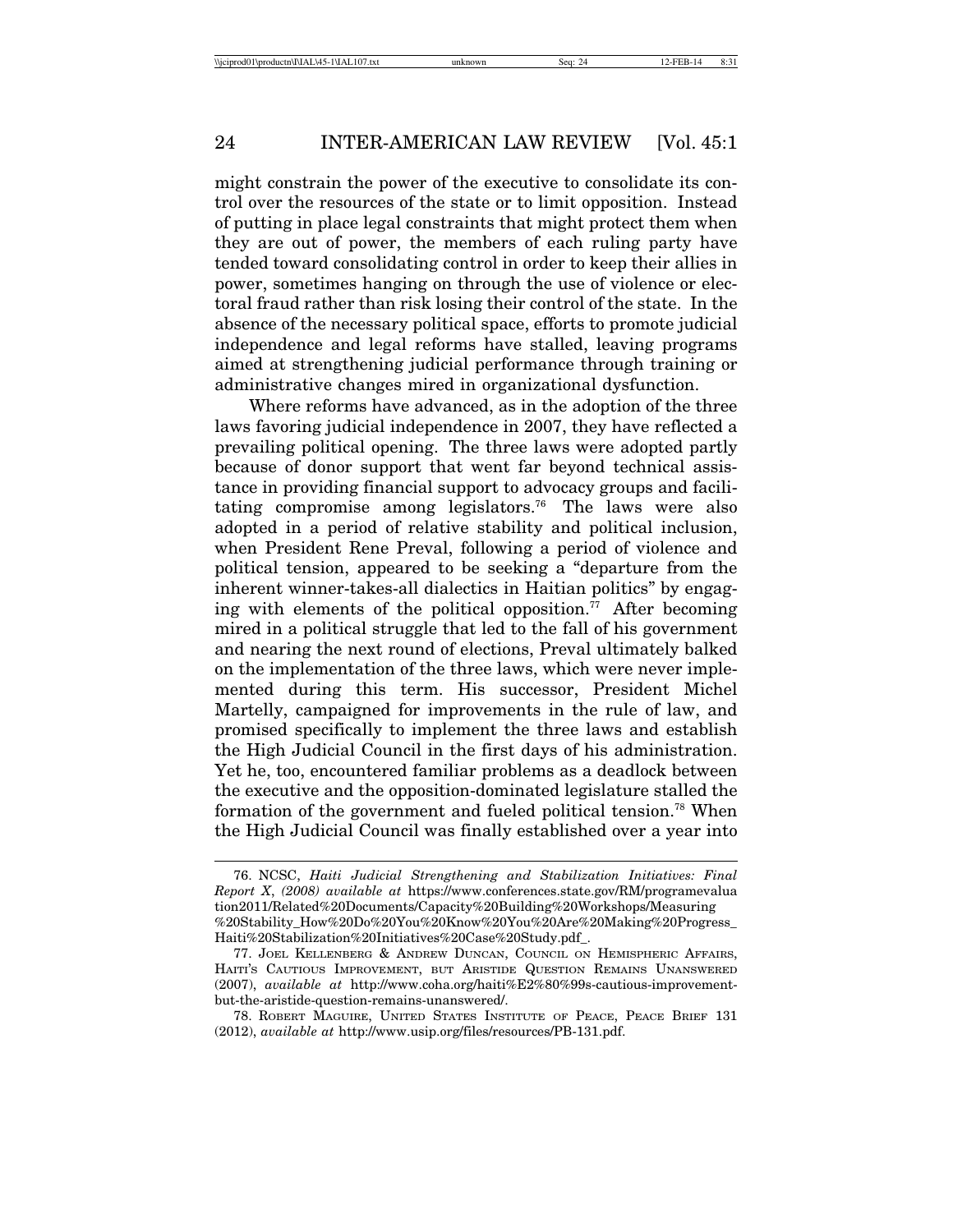Martelly's term, it quickly became mired in a baldly political controversy over its nominations to the Permanent Electoral Council.79 Although the High Judicial Council was eventually established, it began on a weak political footing and with limited capacity to fulfill its functions.

Influence on judicial outcomes and structure at the local and national levels has thus facilitated patterns of local and national level politics. The weakness of the judiciary—which remains under executive control and prone to manipulation—has enabled politicians to concentrate power at the local and national level. Given this set of priorities, the weak and politicized justice system has served little purpose for most Haitians in need of resolving disputes or crimes. They tend to encounter the system only when they run afoul of some powerful interest that seeks to use the judiciary in its favor. Meanwhile, reforms that would alter the structure, independence or legal framework and shift this balance have consistently stalled.

# IV. THE LIMITATIONS OF FOREIGN AID TO THE HAITIAN JUSTICE SYSTEM

Within this context, the aid provided by external donors has had limited impact on the evolution of the justice sector. The justice system was the target of over \$75 million of foreign aid programs between 1993 and 2010, provided mostly by the United States, Canada, France, and the European Union, along with additional resources provided by the UN Development Program and UN Peacekeeping missions.<sup>80</sup> As described above, these donors have invested in a wide range of programs and projects aimed at addressing legal and organizational deficits through training, technical assistance, and equipment for judges and prosecutors. Their programs have pursued a variety of approaches, from increasing knowledge and skills through training, to setting up case registration and tracking systems, to refurbishing court-

<sup>79.</sup> The High Judicial Council is constitutionally mandated to select three members of the Permanent Judicial Council. *See Haiti-Justice: New Step in the Crisis CSPJ/CEP*, HAITI LIBRE (Oct. 10, 2012), http://www.haitilibre.com/en/news-6854 haiti-justice-new-step-in-the-crisis-cspj-cep.html.

<sup>80.</sup> U.S. GOV'T ACCOUNTABILITY OFFICE, GAO/T-NSIAD-00-257, FOREIGN ASSISTANCE LACK OF HAITIAN COMMITMENT LIMITED SUCCESS OF U.S. AID TO JUSTICE SYSTEM 1 (2000). This amount does not include additional funds devoted to the police, including over \$100 million between 1993 and 2000, and additional funds since then. See Fortin and Pierre on police. *See* Isabelle Fortin & Yves-Francois, *Haiti et la Réforme de la Police Nationale*, THE NORTH-SOUTH INSTITUTE 13 (2008).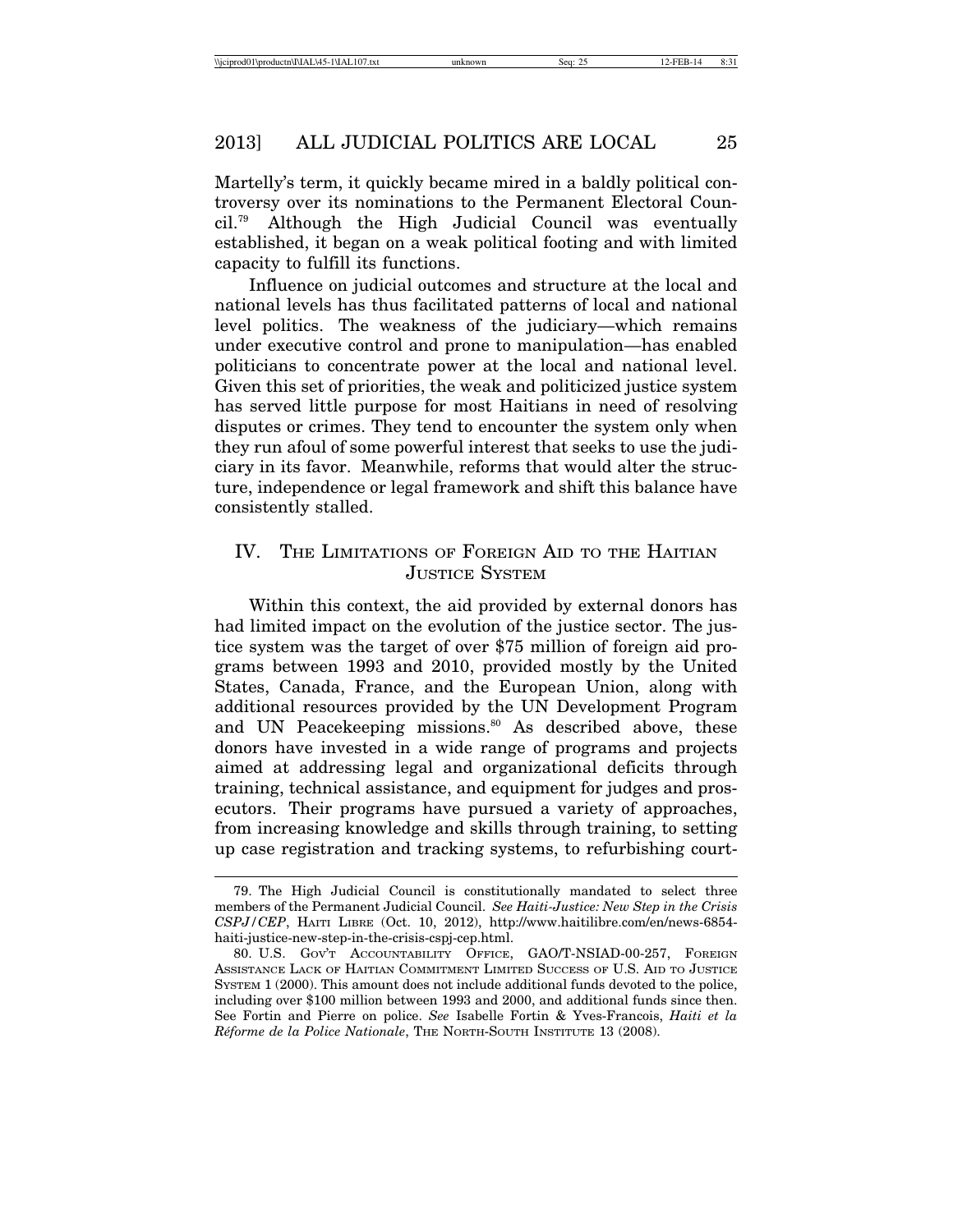houses, prosecutors' offices and ministry buildings. In many cases, these various approaches have been pursued simultaneously. For instance, a 2004 report commissioned by USAID included twentythree sets of recommendations, ranging from the overhaul of legislation and procedures as well as the establishment of new administrative procedures, to the reform of legal, judicial education, training, and expansions of legal aid services. $81$  Yet few of these efforts have translated into sustained changes.

Critics have sought to explain the failure of so many years and millions of dollars of assistance by pointing to insufficient coordination among donors and inappropriate interventions. Several accounts have emphasized insufficient coordination among multiple donors with different approaches to judicial reform.<sup>82</sup> Lack of agreement about basic principles and structures has led to conflicting recommendations that differ according to a donor's legal tradition, and which sow confusion rather than facilitate reform. The lack of coordination has also led to imbalances among various parts of the justice system, including much higher levels of resources devoted to the police than to the judiciary or prison system. Assistance has been fragmented and intermittent, often stopping and starting in response to political changes. Each time a program has ended or priorities have changed, fragile investments have largely collapsed and disappeared, forcing the next round of aid implementers to begin the same projects anew. For example, the *Ecole de la Magistrature,* which was established in 1994 with Canadian, French and U.S. funding and credited with training a "new breed" of judges and prosecutors, shut down for over six years in the midst of legal uncertainty and political turmoil.83 Efforts to re-start the program in 2010 were forced to reconstruct the building and recreate the curricula.<sup>84</sup>

Another line of critique has focused on the inappropriateness of donor reform strategies to the local context, in proposing models

<sup>81.</sup> *See generally* National Center for State Courts, *supra* note 31, at 10-12.

<sup>82.</sup> *See* Susan Beidas et al., *Justice and Security Reform After Intervention: Haiti in* CHARLES CALL, CONSTRUCTING JUSTICE AND SECURITY AFTER WAR 69, 92 (U.S. Inst. of Peace Press 2007).

<sup>83.</sup> *Id.*

<sup>84.</sup> In 2010, the French government and UNDP sponsored a 10-month training of 20 Haitian magistrates in France's national judicial training school (Ecole Nationale de la Magistrature) in Bordeaux, France. Upon their return, the school provided some additional training. *Nouveaux Magistrats Viennent Renforcer le Systeme Judiciaire Haitien*, PNUD (May 28, 2012), http://www.undp.org/content/haiti/fr/home/press center/articles/2012/05/28/vingt-nouveaux-magistrats-viennent-renforcer-le-syst-mejudiciaire-ha-tien/.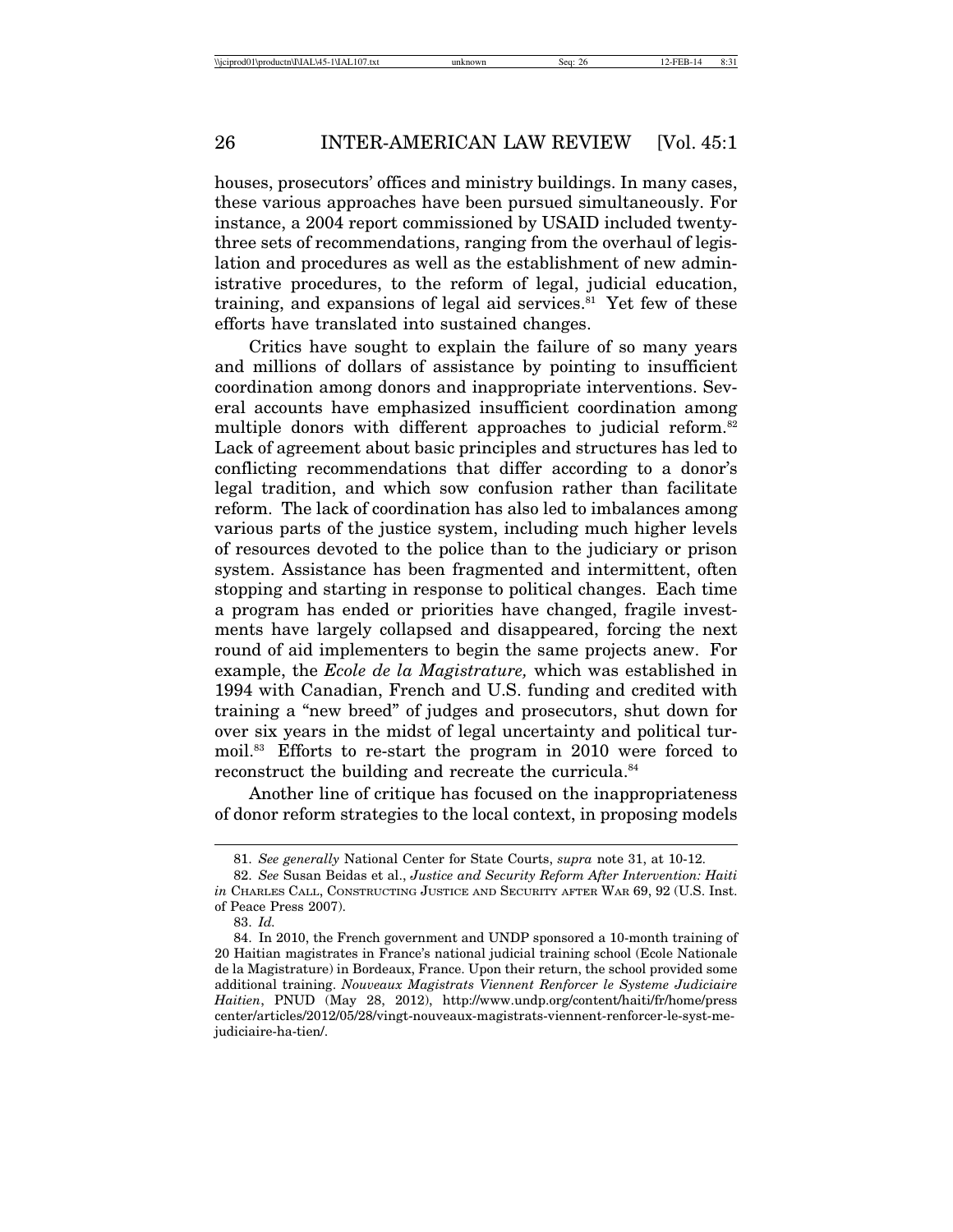based on their own countries rather than Haitian realities.<sup>85</sup> A USAID evaluation report, for example, faulted one of its programs for failing to conduct an appropriate "needs analysis" and instituting generic case management processes rather than building on existing ones.<sup>86</sup> Donors have also been faulted for "overly optimistic presumptions" regarding the impact of external resources along with "little consideration of absorptive capacity or measure of the true interest in change."87 As a result, much of the aid money has not been spent, while proposed procedures, techniques and skills have not been adopted.

Underlying all of these critiques has been a fundamental miscalibration of aid programs to the local reality, and particularly the political context. On the one hand, donors have recognized the role of political pressures in blocking their attempts to put in place new laws, procedures and structures. In 2000, a report by the U.S. General Accounting Office (GAO) concluded that "the Haitian government's lack of a clear commitment to addressing the major problems of its police and judicial institutions has been the key factor affecting the success of the U.S. assistance provided to these institutions."88 The Canadian government similarly justified its decision after 2000 to "terminate most of its support to public institutions, especially in the area of security and justice" as a result of "the Haitian government's lack of political will to reform the public sector as a whole and improve all forms of governance."89 Although donors have occasionally shifted their approaches or delayed programs in response to political changes, their responses have rarely demonstrated an understanding of the political dynamics that have shaped these obstacles. They have tended to pursue the same types of programs focused on addressing the same legal and organizational deficits without addressing the underlying political issues. Donors' assessment of "political will" has tended to focus on the perceived commitment of individual decision-makers to a particular reform despite frequent changes among high-level officials. They have devoted much less

<sup>85.</sup> RICHARD HUNTINGTON ET AL., UNITED NATIONAL DEVELOPMENT PROGRAMME (UNDP) OUTCOME EVALUATION: RULE OF LAW, JUSTICE AND HUMAN RIGHTS, at 2, 18 (Aug. 29, 2003).

<sup>86.</sup> NCSC (2006), *supra* note 7, at 37.

<sup>87.</sup> HUNTINGTON ET AL., *supra* note 85, at 20.

<sup>88.</sup> JESS T. FORD, LACK OF HAITIAN COMMITMENT LIMITED SUCCESS OF U.S. AID TO JUSTICE SYSTEM, 5, 8 (Sept. 19, 2000).

<sup>89.</sup> CANADIAN INTERNATIONAL DEVELOPMENT AGENCY, CORPORATE EVALUATION OF THE CANADIAN COOPERATION PROGRAM IN HAITI (1994-2002): SUMMARY REPORT 9 (May 2003).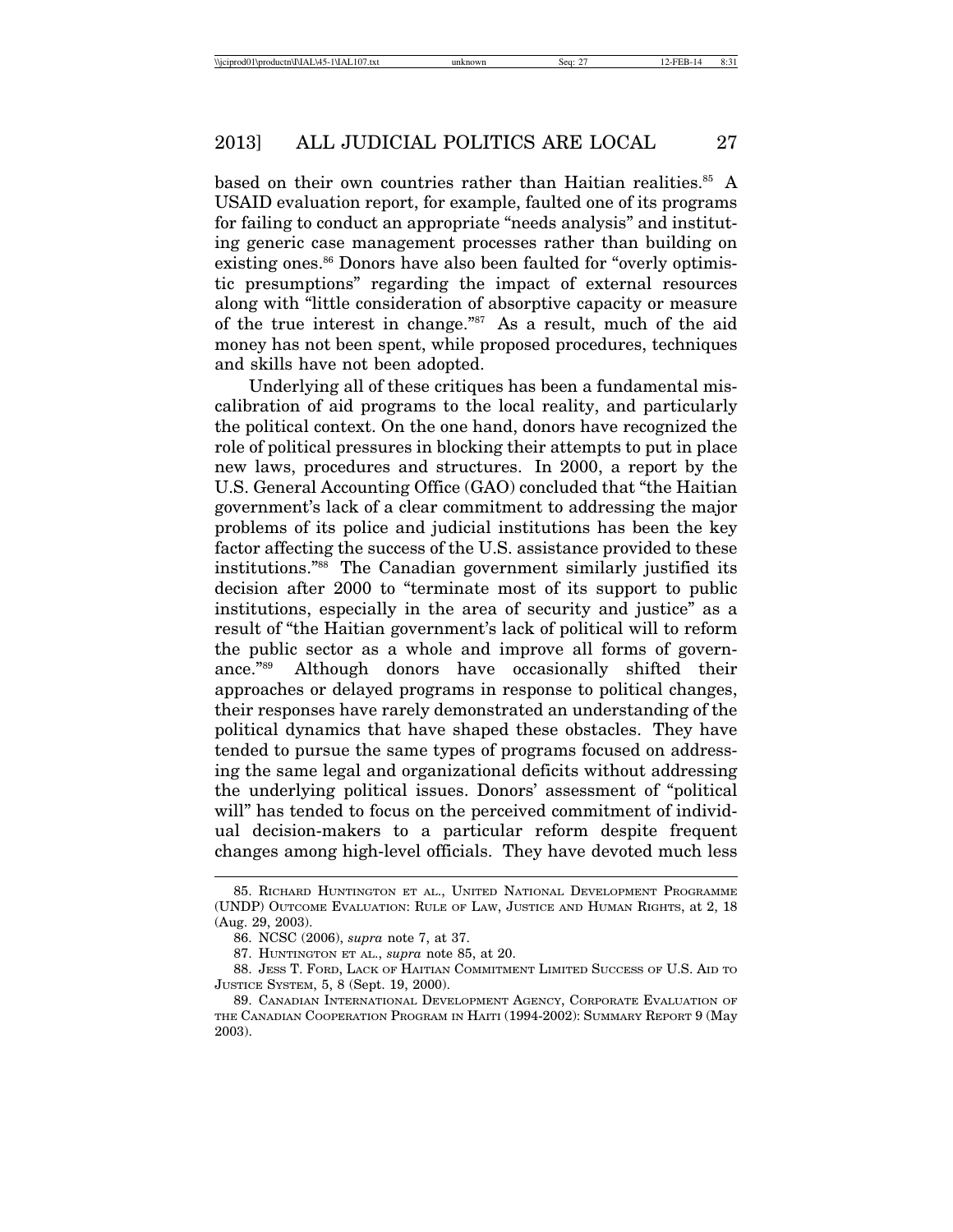attention to the conditions that make certain institutions possible and the actions needed to make reforms sustainable.

In some cases, donors have contributed to the conditions that undermine the impact of their efforts. In a context in which the drive to centralize authority has undermined incentives for building an independent or credible judiciary, donor aid has also been highly concentrated, focused primarily on the executive branch. As one observer noted, aid to the justice system has been "dependent on the goodwill of the minister of justice," of which there have been seventeen between 1994 and 2011.<sup>90</sup> Although donors have occasionally provided training or financial assistance to other actors, including the bar association, non-governmental organizations, and even the judiciary, political support has been temporary, short-term and insufficient for fledgling groups to become organizationally or financially sustainable.<sup>91</sup> Meanwhile, decisions on whether or how to engage have largely ignored the perspectives of those within and outside the judicial system who were trying to promote reforms, leaving the pace of reforms in the hands of the members of the executive who are least likely to have political reasons to support them.

Donor funding to the justice sector has also tended to concentrate resources in urban centers, and primarily in Port-au-Prince. As described above, the roots and manifestations of concentrated authority, as well as the incentives to manipulate the judiciary, are most clearly evident at the local level. Among the numerous reports produced by donors on Haitian law, procedure, and institutional structure, however, few have attempted to analyze local dynamics of justice either in urban or in rural areas of the country. Amidst the focus on legal and institutional deficits, analysis of the nature of public demands for justice and dispute resolution, the sources of grievance and dispute, and the performance of other, non-judicial systems of dispute resolution has been neglected. A few surveys have pointed to sharp differences between rural and urban areas in the type of disputes and grievances that are relevant to citizens, as well as the ways in which

<sup>90.</sup> Tremblay, *supra* note 71.

<sup>91.</sup> Efforts to support civil society in support of justice reform include a USAID program implemented by IFES in 2000-2003, and a UNDP program called the Forum Citoyen supported by UNDP from 2004 to 20007 for \$1.3 million. According to an evaluation of the latter program, it resulted in limited impact on policy due to confrontational relationship. ALEXANDRE RICHELIEU, UNDP, EVALUATION DU PARTENARIAT PNUD-FORUM CITOYEN POUR LAW REFORM DE LAS JUSTICE EN HAITI: RAPPORT DE MISSION (July 2008).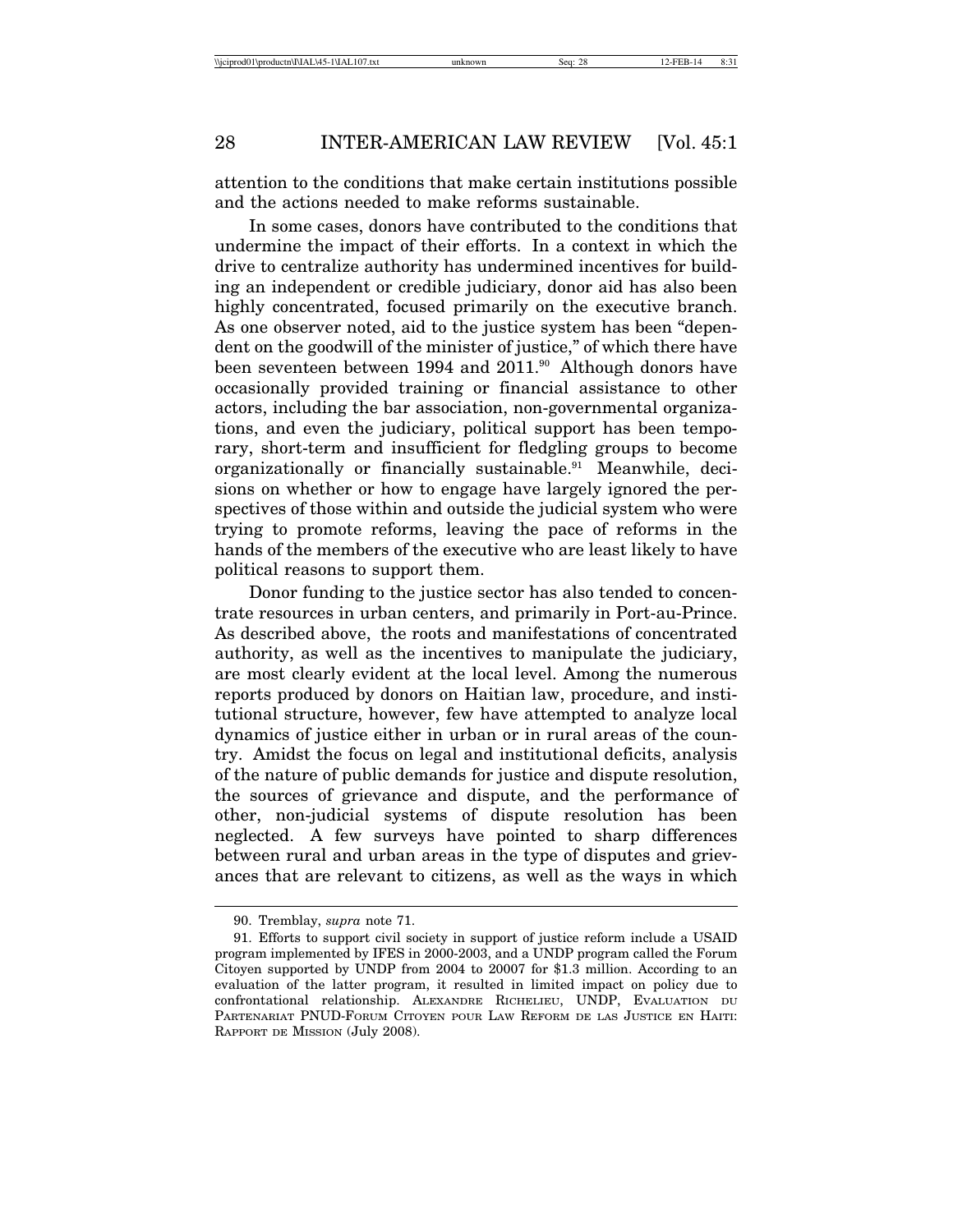disputes are handled. While urban residents are concerned about crime and physical security, residents of rural areas—where sixty percent of the population resides—tend to report concerns and disputes around natural resources, including land and water.<sup>92</sup> In both settings, courts tend to pay an extremely limited role in resolving disputes.<sup>93</sup> The role of courts and law enforcement officials is more commonly perceived to focus on reinforcing exploitative patterns of authority rather than enabling fair or credible resolution of disputes. Nonetheless, most donor programs focused on "access to justice" have mostly been limited to providing legal aid for criminal defense with little attention to civil disputes, assistance for victims, or other forms of dispute resolution. $94$ Donors have exhibited little understanding of how support for justice sector or local government actors might affect local patterns of authority and their implications for equitable resolution of disputes. At best, aid to the justice system has been mostly irrelevant for most Haitians, and at worst it may have reinforced exploitative patterns of authority.

# V. CONCLUSION: TOWARD A NEW ROLE FOR INTERNATIONAL SUPPORT TO THE HAITIAN JUSTICE SECTOR

The evolution of the justice system in Haiti remains complex and uncertain, driven by numerous factors that lie beyond the control of any one actor, especially development agencies and donors from outside the country. Considerable uncertainty remains regarding how judiciaries evolve across countries, and when they are likely to move toward increased credibility, inde-

<sup>92.</sup> Haugue et al. found that perceptions of insecurity were much higher in urban than rural areas, with conflicts in rural areas resulting primarily from land disputes and election, and conflicts in urban areas more focused on politically motivated violence. A survey conducted by the World Bank found that while 58% of residents of Port-au-Prince feel unsafe "often or most of the time," in rural and other urban areas only 15% of residents feel unsafe. WORLD BANK COUNTRY SOCIAL ASSESSMENT: SOCIAL RESILIENCE AND STATE FRAGILITY IN HAITI, 32 (Apr. 27, 2006), *available at* http://site resources.worldbank.org/EXTSOCIALDEV/Resources/3177394-1168615404141/ SocialResilienceandStateFragilityinHaiti-ACountrySocialAnalysis.pdf.

<sup>93.</sup> In a survey conducted in St. Marc, Gonaives and La Chapelle, Hauge et al. found that people rarely turned to state institutions to resolve disputes; but when they did, they preferred the police over the courts due to its efficiency, regardless of the type of dispute. Wenche Hauge et al., *Conflict Prevention in a DDR Context in Haiti*, 2008 INT'L PEACE RESEARCH INST. OSLO (PRIO); *see also* The WORLD BANK COUNTRY SOCIAL ASSESSMENT, *supra* note 92 at 8, 63.

<sup>94.</sup> A couple of recent examples are programs funded by Canada and USAID, which assisted people in securing civil status documentation after the earthquake, but these have been limited in scope and duration.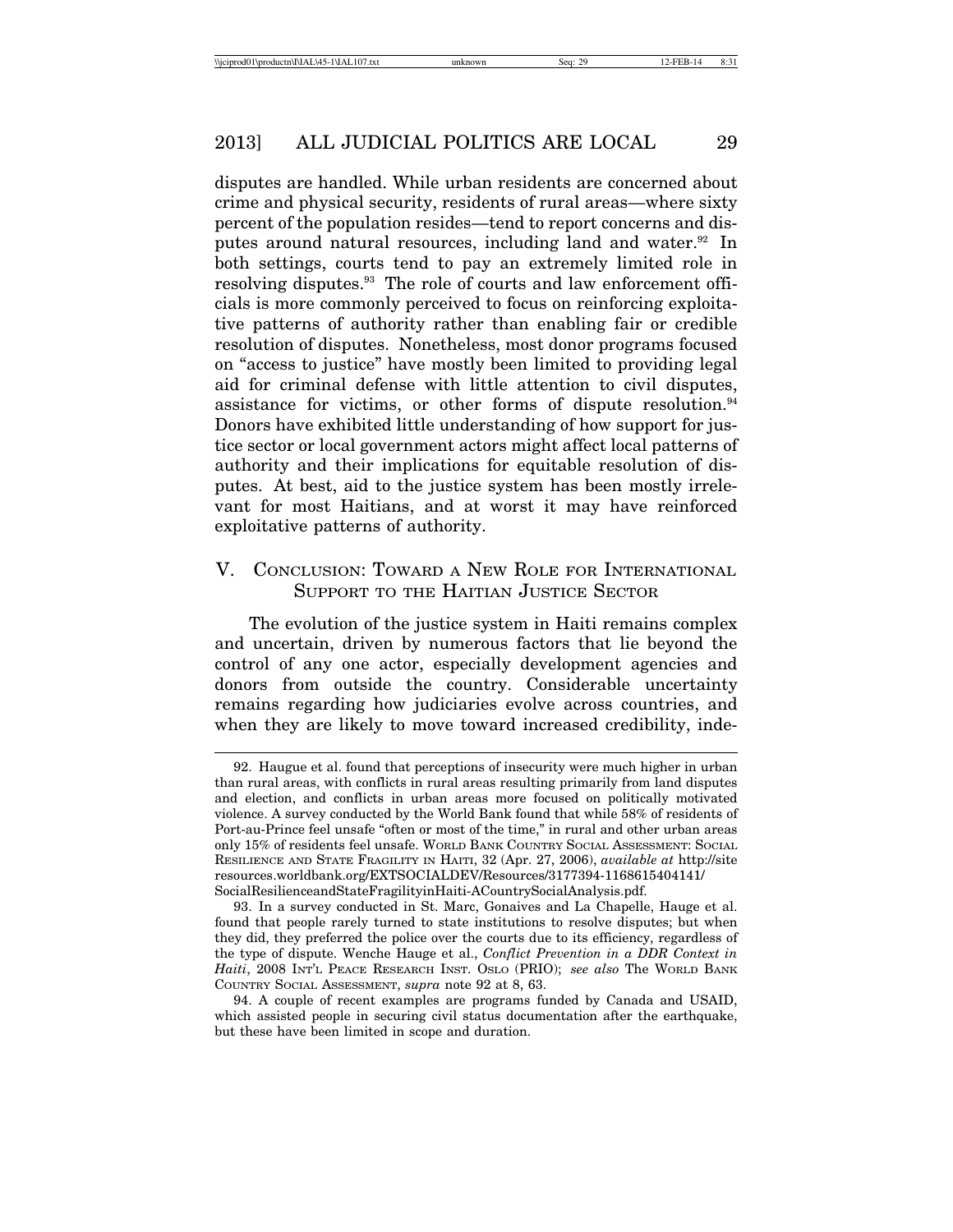pendence and effectiveness. Nonetheless, the structure and performance of justice systems clearly reflect political and social conditions particular to each country. The evolution of the Haitian justice system, the challenges it faces in addressing citizen needs, and the failure of most reform efforts, cannot be understood without an examination of the social and political conditions in which it has developed. In this article, I highlight one set of factors that has affected the Haitian justice system over the last two decades. The legacy of a repressive and predatory state, combined with a persistent tendency by political and economic elites to concentrate political authority, exclude opposition and organized interest groups, and rely on informal networks to maintain power have limited the space for an independent or credible judiciary to emerge. Instead, decision-makers at all levels have blocked or delayed efforts to strengthen the judiciary or constrain executive power in order to maintain existing patterns of political control. In these conditions, donor-funded projects have produced new laws, procedures, practices and skills, but few of these have been implemented or sustained.

Although these challenges appear daunting to the prospect of more credible justice institutions that could respond to the needs of Haitian citizens, they do not necessarily close off the possibility for more effective or sustainable approaches. The conditions laid out above are far from monolithic, and examples exist in which reforms have advanced and more effective institutions have emerged. Investigating such examples of "positive deviance" can provide the basis for more sustainable approaches to fostering credible justice institutions in Haiti.95 For example, examining the conditions that allowed the passage of the judicial independence laws in 2007 and the establishment of the High Judicial Council in 2012 can provide clues to the political shifts—such as incentives to reach out to opposition or respond to certain constituencies—that might favor reform. The efforts of donors to go beyond technical assistance in mobilizing broader support for the passage of the laws may also generate valuable lessons. Similarly, examining the conditions surrounding the Les Cayes trial, such as the

<sup>95.</sup> Looking for examples of "positive deviance" is a major component of the "problem-driven iterative adaptation" approach proposed by Andrews et al., *infra,* which also includes gathering evidence to facilitate learning, and engaging a broad set of agents and stakeholders. *See* Matthew Andrews et al., *Escaping Capability Traps Through Problem Driven Iterative Adaptation*, 8, 13–14 (United Nations University World Institute for Development Economics and Research, Working Paper No. 2012-/64, 2012).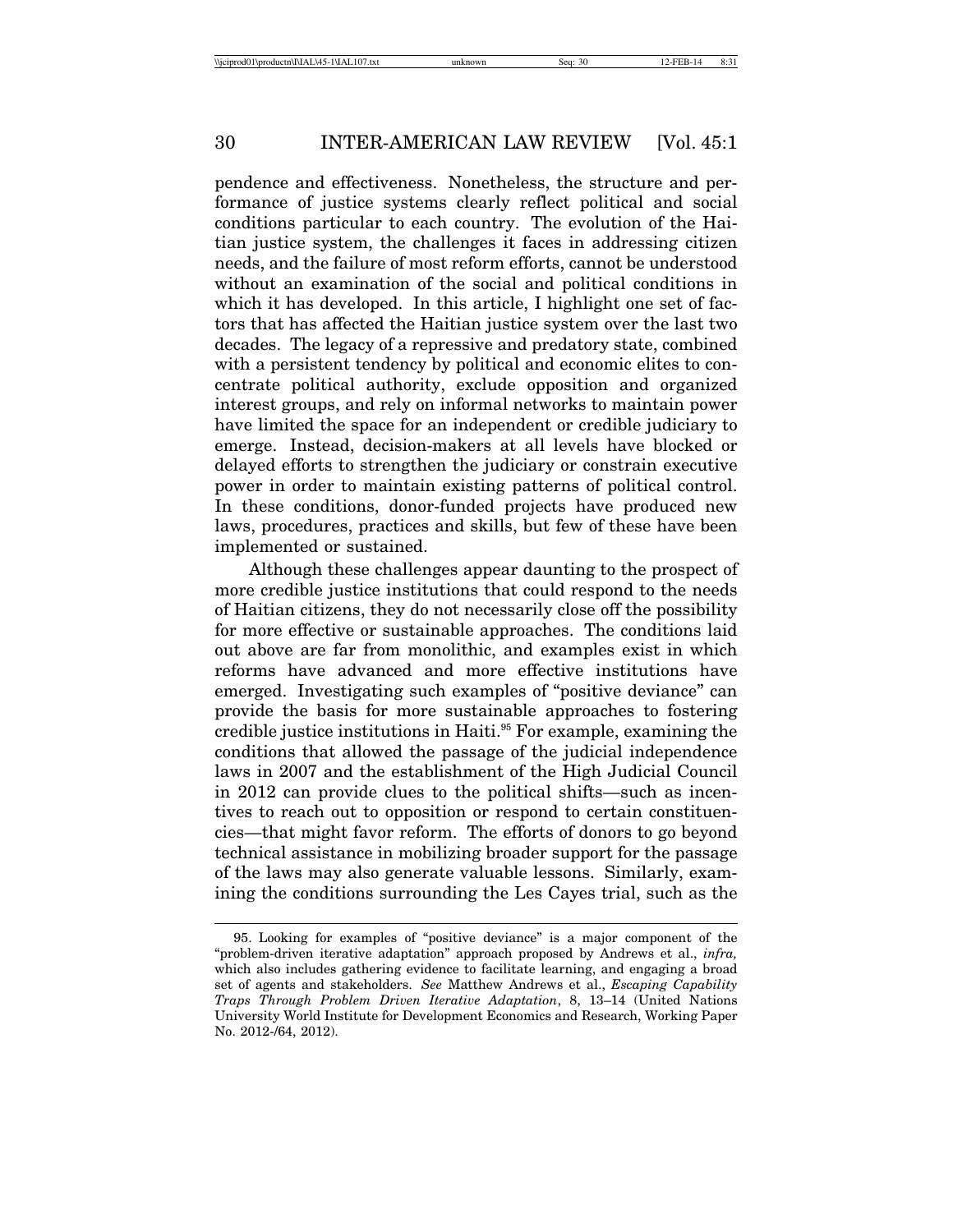involvement of independent Haitian institutions and the scrutiny of external actors, might elucidate other factors that have enabled fair and credible judicial decisions in the Haitian context. Such an approach requires looking beyond the specific laws and institutions that affect judicial performance to the conditions that shape them, and to remain open to alternative forms of institutions and approaches to supporting change that go beyond the usual legal or institutional fixes. It may also require engaging on a sustained and lasting basis with groups—both within and outside the state—that can mobilize support and make change possible, even if the eventual institutional or legal outcome may not have been expected.

Supporting more credible and responsive justice in the Haitian context may also require more engagement at the local level, where the core of judicial politics plays out. In Haiti, as elsewhere, local politics are central to national politics and vice versa, particularly as they relate to the role of the judiciary. Local politics may also be more tractable, and allow greater space for groups outside entrenched power structures to influence outcomes. Looking closely at justice issues in rural or marginalized urban areas may also reveal alternative modes of dispute resolution that are more conducive to fair and credible dispute resolution. Haiti is actually quite peaceful by regional standards, with extremely low levels of crime despite widespread poverty and scarcity.<sup>96</sup> This suggests the presence of effective and credible mechanisms to resolve at least certain types of disputes. Engaging at this level therefore requires deeper knowledge of local grievances, capacities and relationships and how they interact. Donors can begin by investing in research that elucidates the types of conflicts and grievances that fuel demand for justice in different areas of Haiti, the varieties of existing dispute resolution mechanisms, their interface with state judicial and law enforcement institutions, and their relationship to local and national structures of power and influence. Such research can be conducted by local organizations that are embedded in communities and familiar with the context. It can help point toward issues like land, housing and water that have been largely neglected by external donors yet may be crucial to exper-

<sup>96.</sup> According to the UN Office on Drugs and Crime (UNODC), Haiti's homicide rate in 2010 was 6.9 per 100,000 inhabitants, compared to 52 in Jamaica, 35 in Trinidad, 28 in the Bahamas, 66 in El Salvador, and 24 in the neighboring Dominican Republic. The homicide rate for the U.S. was 5 per 100,000 inhabitants in 2010, only marginally lower than Haiti's. *See* U.N. OFFICE ON DRUGS AND CRIME, 2011 GLOBAL STUDY ON HOMICIDE 93 (2011).